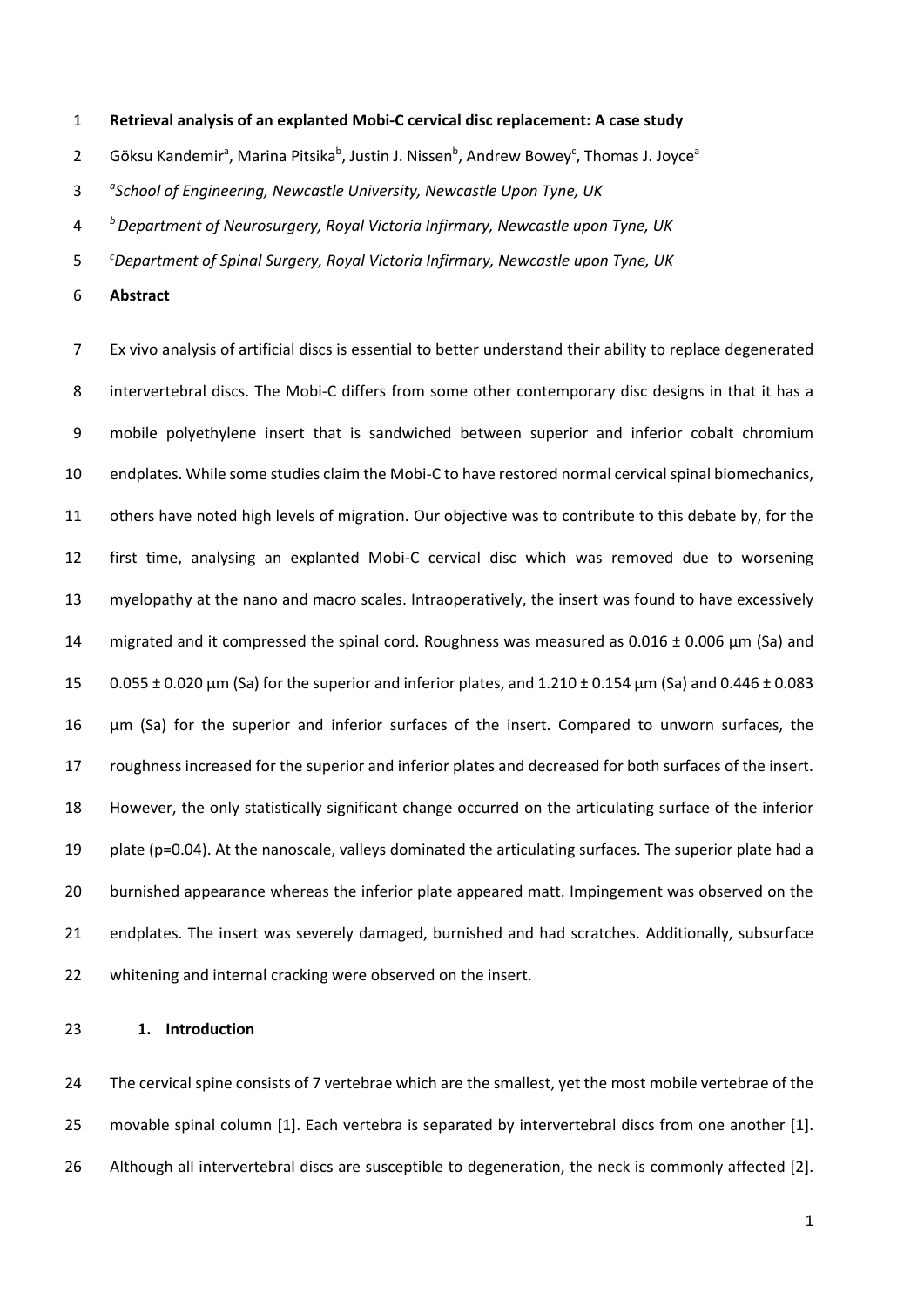Anterior cervical discectomy and fusion (ACDF) has been the gold-standard treatment for degenerative cervical discs. During this procedure, the disc is removed and a metallic cage is inserted along with bone graft in order to achieve fusion [3]. Nevertheless, ACDF restricts the movement of the vertebrae and can result in progressive degeneration at the adjacent levels [4]. Total disc replacement (TDR) for the cervical spine is considered to be a promising alternative treatment for degenerative disc disease [5]. With TDR, following discectomy (the process of removal of the intervertebral disc), an artificial disc is inserted [5]. As opposed to ACDF, the aim of an artificial disc is to allow pain-free motion [4]. The ball-in-socket geometry is the most common configuration utilised for artificial cervical discs [6]. The most common material combination used is metal-on-polymer (MoP) [7]. Cervical discs that use metal-on-metal (MoM) [7, 8] and self-mating, all-polymer [9] articulations are also available.

 TDR is a relatively new treatment compared to total hip and knee replacements, therefore, there are only a few studies that have investigated the biotribological performance of cervical discs [10-12]. Some short-term results, mainly clinical [13-16], of TDR are documented in the literature. However, the efficacy of the artificial discs in replacing natural cervical intervertebral discs remains unknown. The Bryan cervical disc (Medtronic), Prodisc-C (Centinel Spine), Mobi-C (Zimmer Biomet) and M6-C (Orthofix Medical) are examples of cervical discs that utilize MoP articulation. Compared to the Bryan and Prodisc-C discs, the Mobi-C is recently introduced with different design characteristics such that it has a mobile polyethylene insert that is sandwiched between metallic endplates. The positioning of the Mobi-C cervical disc in the prepared, vacant joint space (after discectomy) is done by joint decompression [17]. Once the proper implant size is selected, the superior and inferior endplates are compressed to the vertebrae using distractors (tools that are used to seat the implant between the joint space) [18]. The teeth located at the backsides of the endplates are pressed in the vertebrae with caspar distractors [18]. The titanium and hydroxyapatite coating at the back surfaces of the endplates and the teeth allow fixation of the Mobi-C discs [18]. For explanted MoP cervical discs, failures associated with endplate impingement, polymeric wear debris and innate inflammation have been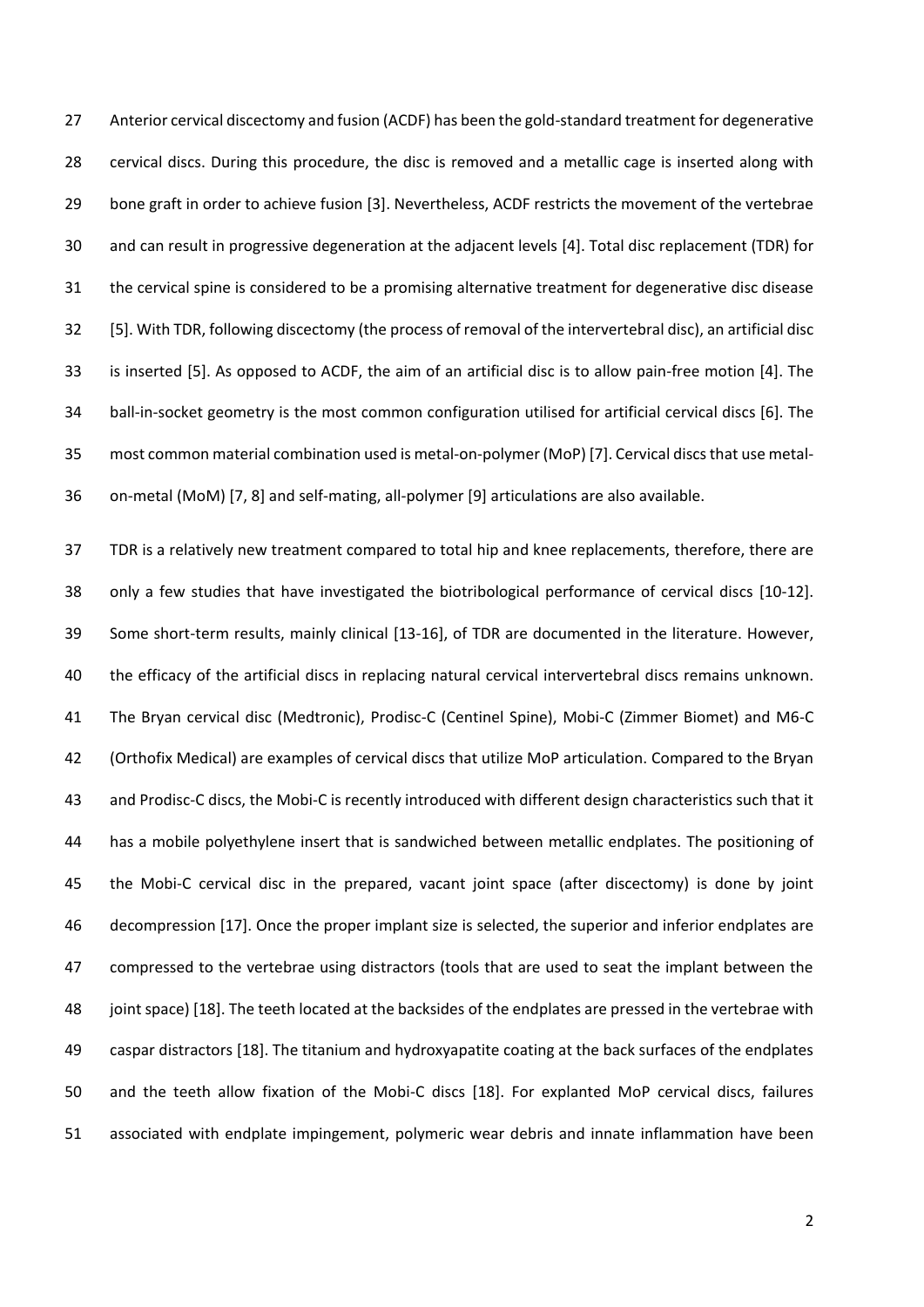reported, while burnishing was a common surface modification noted for the polymeric components [19].

 Anderson et al. [13] investigated explanted Bryan cervical discs, after 4 to 11 months in vivo, from 11 patients. The Bryan disc had a bearing articulation formed by titanium plates and polyurethane core [7]. No inflammatory response was recorded in terms of the host response to the device and no wear was recorded from the articulation [10, 13]. Only a colour change was detected for the polymeric component, which appeared more yellow compared to its initial appearance [13]. In a prospective retrieval study conducted by Lebl et al. [14], early clinical failures of thirty Prodisc-C cervical discs from 60 29 patients after a mean implantation time of  $1.0 \pm 0.2$  years were investigated. The Prodisc-C disc consisted of superior and inferior cobalt chromium (CoCr) endplates(pure titanium coated) and a semi- constrained ultrahigh molecular weight polyethylene (UHMWPE) insert [14]. The surface damage modes observed were burnishing, third body wear and metal endplate-endplate impingement with no backside wear [14]. In terms of clinical results for the Mobi-C cervical disc, from the meta-analysis conducted by Ning et al. [15], encouraging results were recorded. Mobi-C was found to lower pain, resulted in fewer subsequent surgical interventions and a greater range of motion for the operated segment compared to ACDF [15]. The most remarkable finding was, with Mobi-C, the normal spinal biomechanics remained unchanged which avoided the degeneration of the adjacent levels [15]. This finding was not recorded in the aforementioned studies for the MoP designs (for the Bryan and Prodisc-C cervical discs) [13, 14]. Mobi-C discs from 16 patients and M6-C discs from 56 patients, both MoP implants, were compared in terms of the range of motion by Pham et al. [20]. A range of motion 72 of 14.2 $\degree$  ± 5.1 $\degree$  for Mobi-C discs compared to a range of 7.3 $\degree$  ± 4.6 $\degree$  for M6-C discs was recorded, which showed favourable results for the Mobi-C disc, 3 months postoperatively [20]. Alvin and Mroz [16] found that one-level Mobi-C was not inferior nor superior to one-level ACDF. Superior results were obtained for two-level Mobi-C compared to two-level ACDF [16].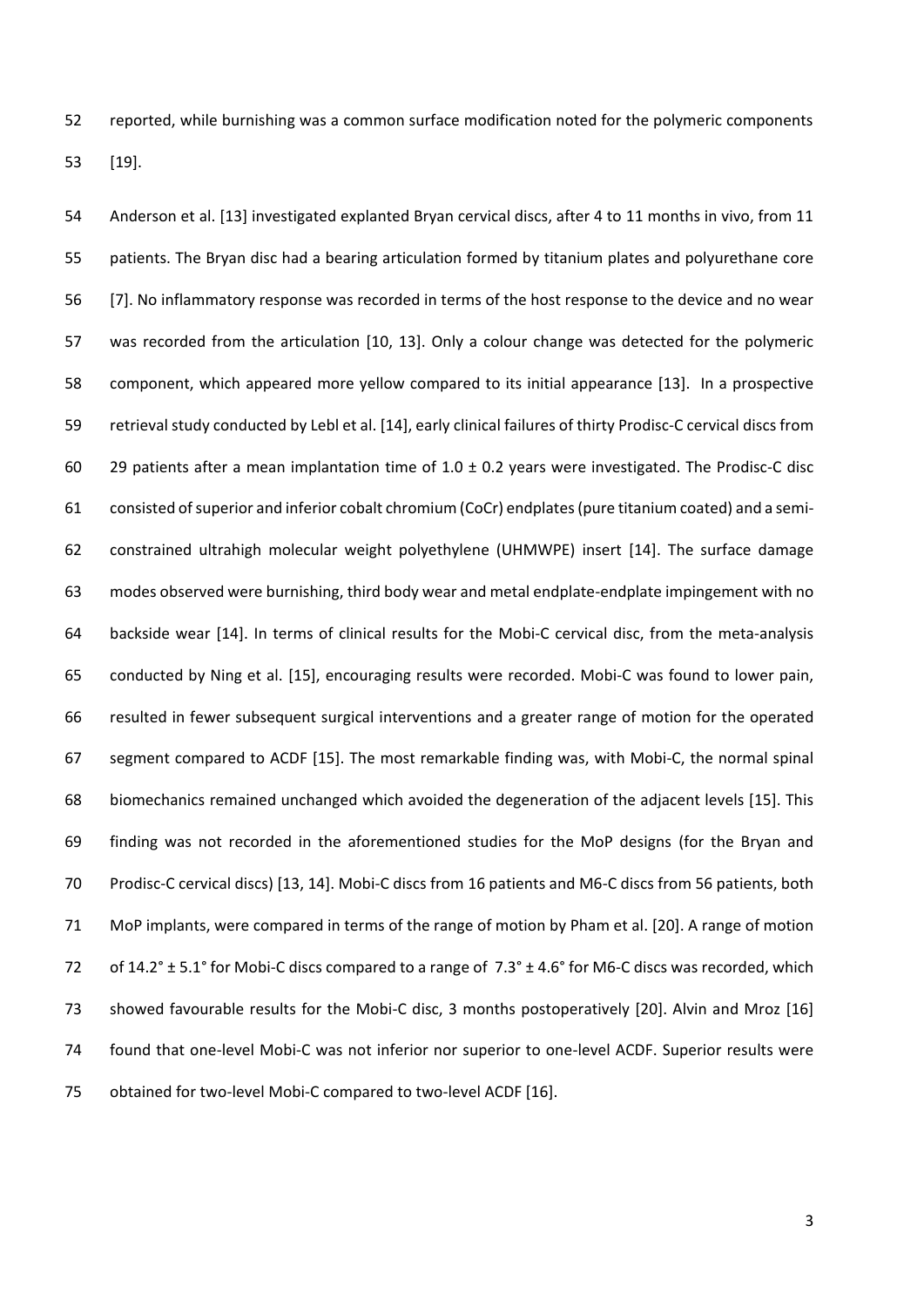Implant and/or insert migration has been reported as an issue mainly for non-constrained cervical discs such as the Mobi-C. Virk et al. [21] investigated 1347 complications reported for Mobi-C, Prodisc-C (fixation to the vertebrae with central keels on both of the titanium plasma coated endplates), Bryan (no direct fixation, fixation is achieved through press-fitting or milling of the titanium porous coated shells), Prestige (fixation to the vertebrae with two toothed keels on the backsides of both of the 81 endplates and titanium plasma spray), M6-C (fixation to the vertebrae with keels on the titanium plasma coated endplates), PCM cervical disc (fixation to the vertebrae with titanium and calcium phosphate coated endplates) and Secure-C (fixation to the vertebrae with multiple serrated keels on the titanium plasma coated endplates). The most common complication recorded was migration, accounting for 25% of the complications (338/1347) and 105 of them were from the Mobi-C discs, which was 30% of the Mobi-C discs analysed. It was noted that migration was the second most common failure mode recorded for the Mobi-C discs following "insertion of device problem" (a 88 complication such as breaking or disassembly of the component(s) during insertion to the cervical spine) [21]. In a study conducted by Choi et al. [22], three groups of goats with three different types of cervical discs namely, Bryan, Prodisc-C and Mobi-C, were analysed. The Bryan discs showed no evidence of migration, only one disc of the Prodisc-C group showed anterior migration after 3 months, and all Mobi-C discs migrated and disintegrated within four weeks. Based on the results of this study [22], one-piece or semi-constrained two-piece cervical discs could be more resistant to migration compared to the unconstrained multi-component discs.

 To the best of our knowledge, this is the first study to investigate the biotribological performance of a retrieved Mobi-C disc. The components were analysed both at the nano and macro scales in order to study the explanted Mobi-C cervical disc's in vivo performance.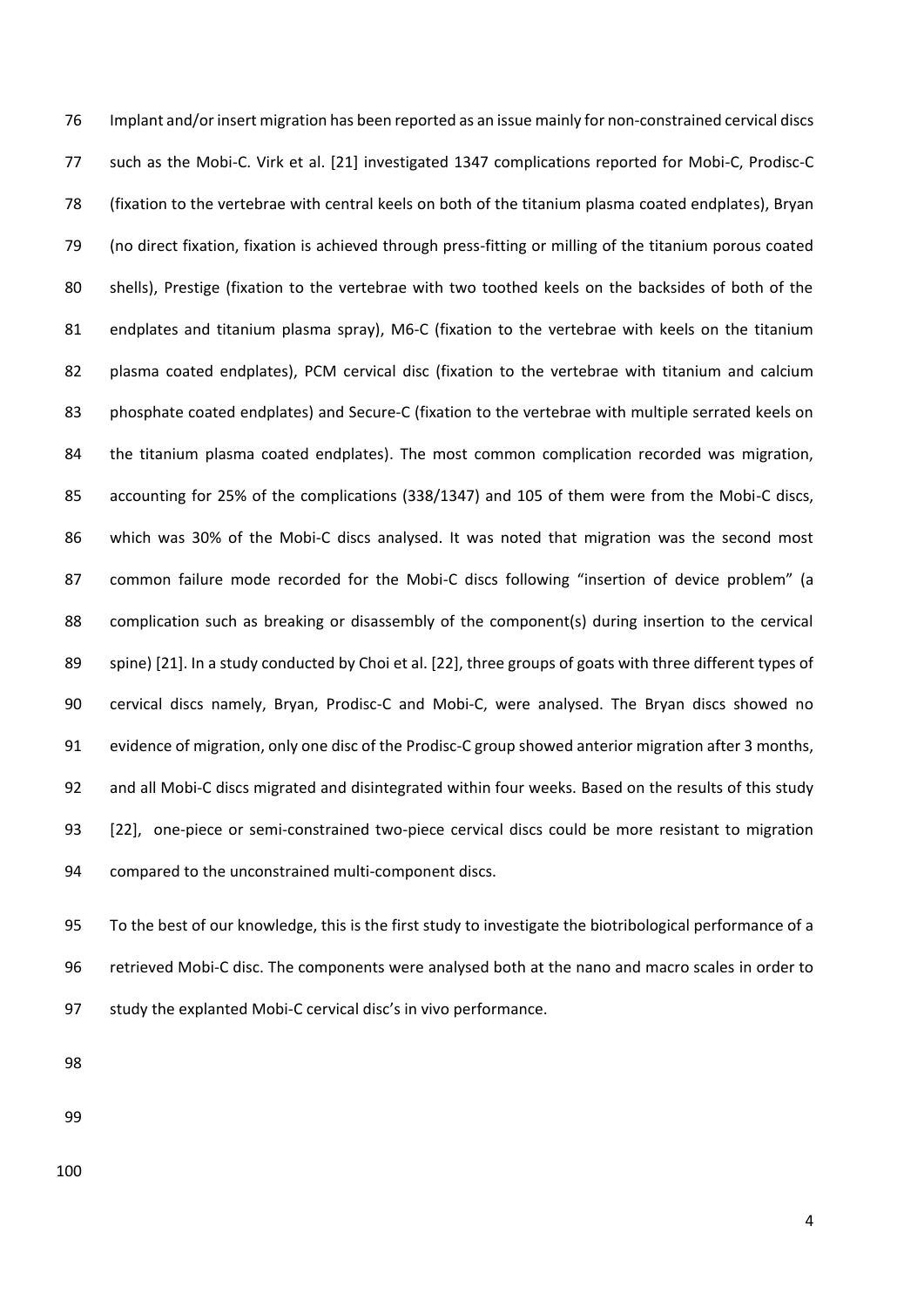### **2. Materials and Methods**

### **2.1 The Mobi-C cervical disc**

 The articulation of the Mobi-C cervical artificial disc consists of a ball-in-socket. Mobi-C cervical discs have three components: CoCr inferior and superior discs, and a non-constrained, mobile UHMWPE insert. The components are shown in figure 1. The insert sits between the inferior and superior discs. The backsides of the CoCr discs are titanium and hydroxyapatite coated [18]. The superior metallic plate has a recessed spherical contact surface, and the inferior metallic plate has a flat contact surface. Thus, the dome-shaped UHMWPE insert makes a spherical contact with the superior plate with its curved surface and a flat contact with the inferior plate with its flat surface. Both CoCr end plates have two rows of teeth (figure 2b) on their back surfaces (bony interface) opposite to their articulating surfaces. The teeth are designed to improve the initial and long-term fixation of the implant [18]. On the inferior plate, there are two lateral stoppers, shown with arrows in figure 2a, that limit the movement of the UHMWPE insert. The superior plate articulates with the insert and the insert slides across the inferior plate [23].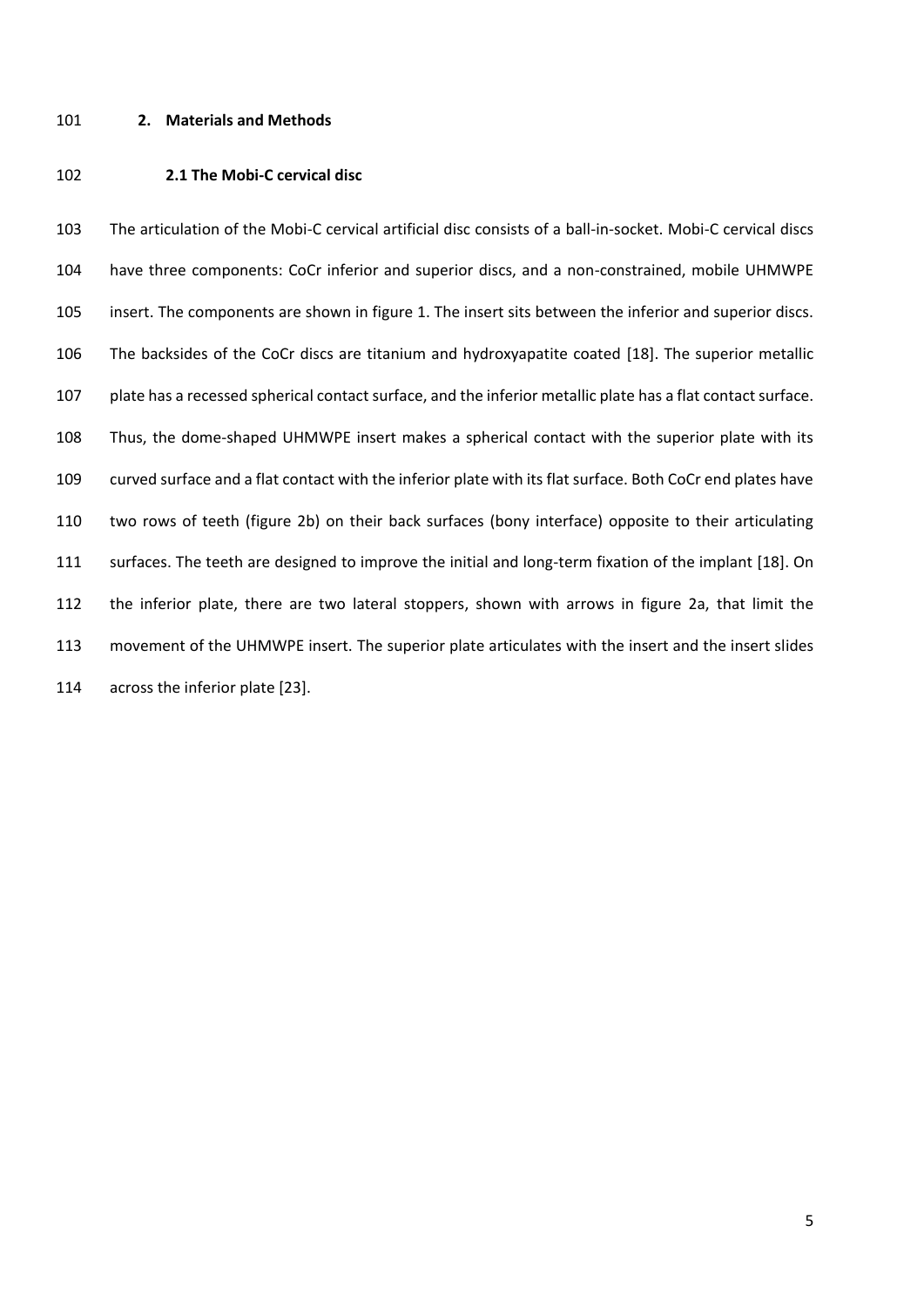

*Figure 1 The Mobi-C cervical disc [23]*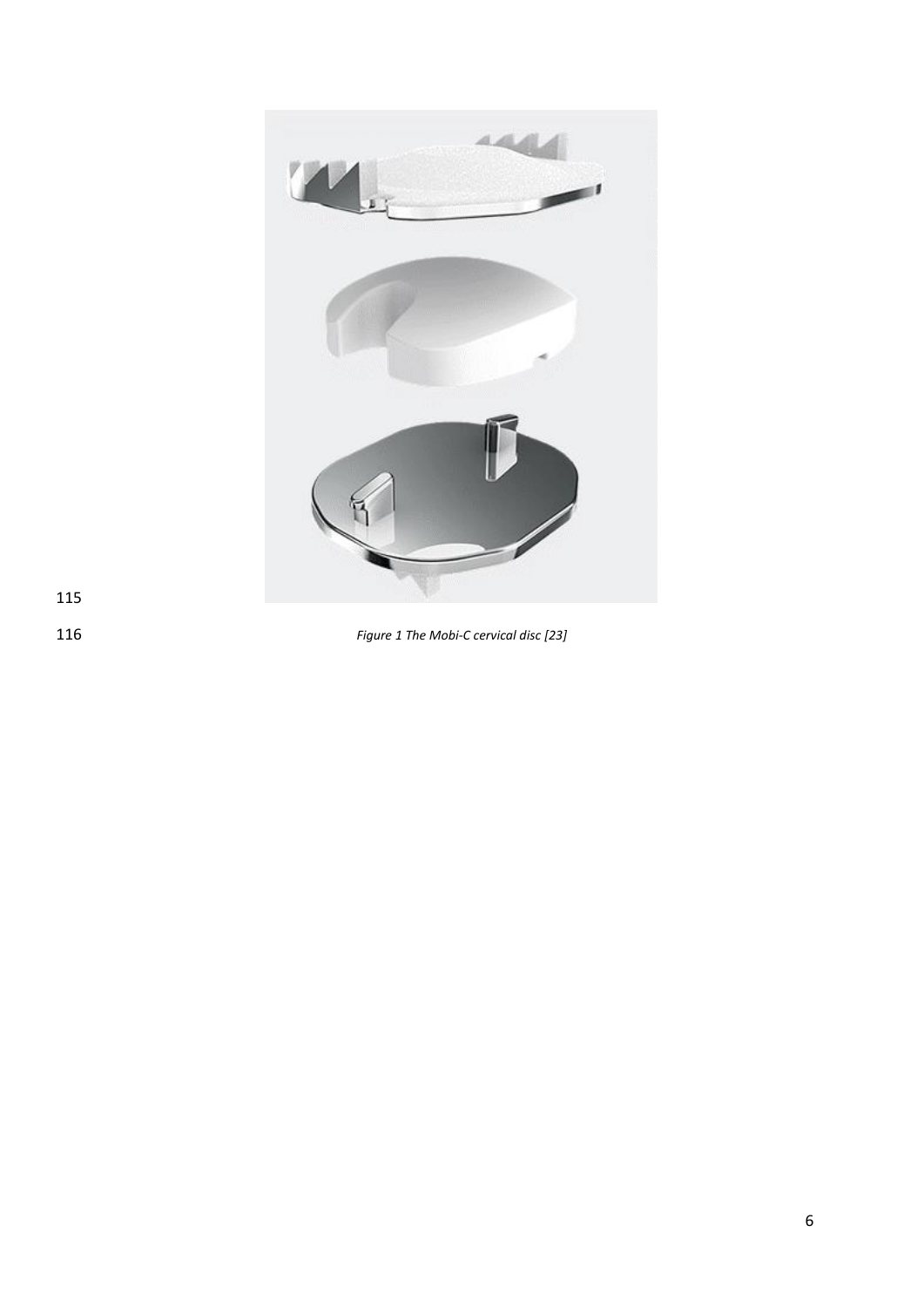



 *Figure 2 a) The articulating and b) backsides of the inferior (caudal) and superior (cranial) CoCr end plates and UHMWPE insert of the explanted Mobi-C cervical disc. The arrows show the lateral stops on the inferior plate.*

 The Mobi-C disc was approved by the US Food and Drug Administration (FDA) in 2013 [23] following an earlier introduction outside the United States in November 2004 [15]. It is one of the most widely used MoP cervical discs, and the first and only device approved by the FDA for both single and two- level cervical disc arthroplasty [16] from C3 to C7. The most common complications recorded for artificial discs, including the Mobi-C, were heterotopic ossification (the abnormal bone growth that results in failure of the discs by restricting the range of motion of the replaced vertebrae [24]).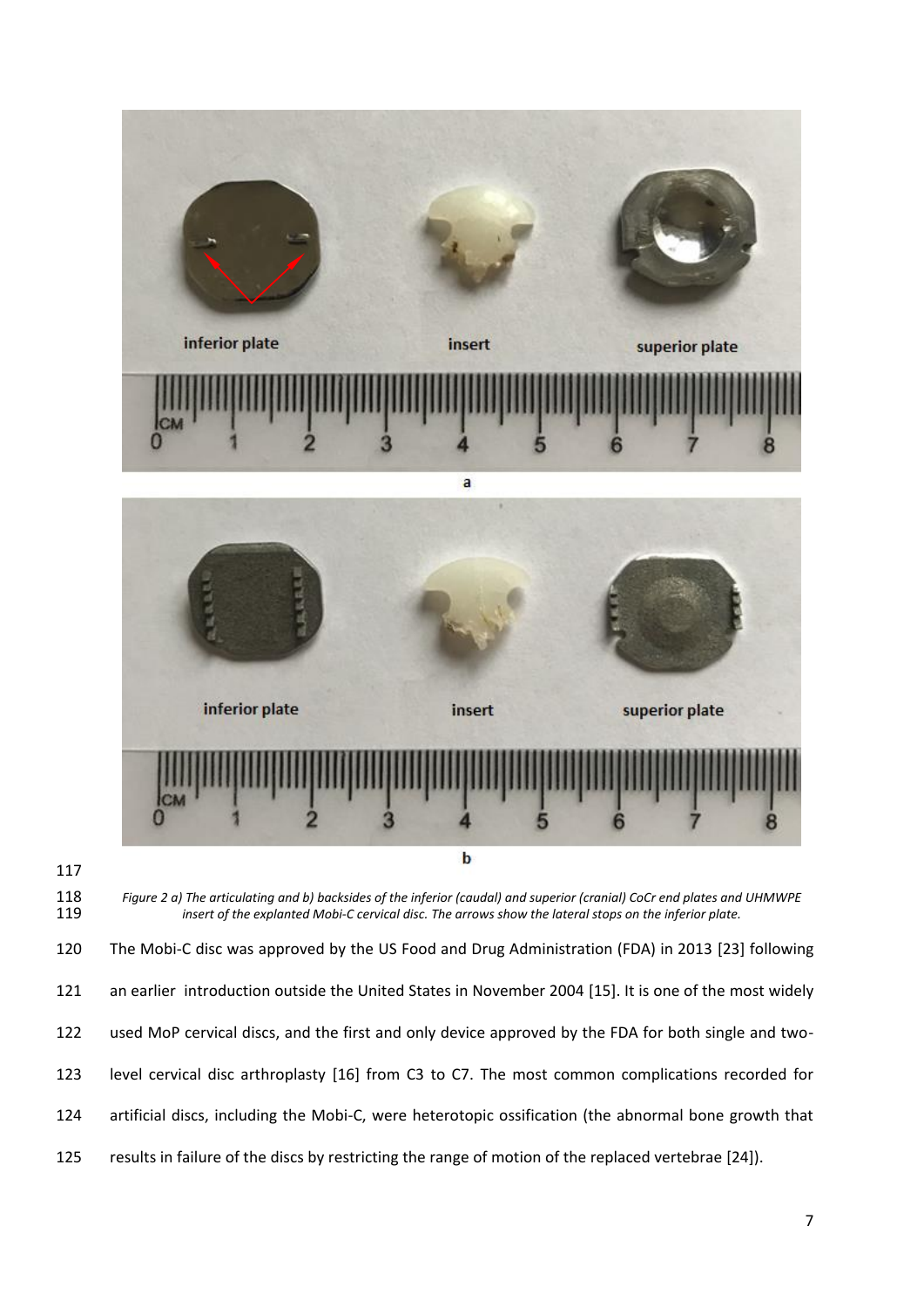## **2.2 Explant Analysis**

 Explant analysis was guided by ISO 12891-2:2020 [25] to conduct a non-destructive macroscopic and microscopic evaluation of the surfaces of the components. The visual and the surface topography analyses conducted by following this guideline gave insights about the wear mechanisms that took place on the surfaces of the insert and the endplates in vivo. The dimensional measurements were taken with a non-contact vision measuring system (Mitutoyo QuickScope), at 25x magnification (50x lens and 0.5x zoom). The surface topographies of the explants were analysed with a Zygo NewView 5000 non-contacting profilometer (which has a sensitivity of 0.001 µm, Ra [26]). Surface topography was assessed with roughness (Sa) and skewness (Ssk) parameters. Surface roughness gives insights about how much the heights of the surface asperities deviate from their ideal form [27]. The tendency of having predominant peaks or valleys can be assessed with the skewness of a surface profile. Before in vivo service, the surfaces of the implants tend to have positive skewness, i.e., they contain more peaks than valleys. When the surfaces interact with other surfaces, they tend to have negative skewness, which means they contain more valleys than peaks [28]. Together, Sa and Ssk can provide information about surface modifications and wear that may occur for surfaces in contact. Twenty measurements were taken from the articulating surfaces. The contact surfaces between the insert and the superior plate and the inferior plate were analysed separately. Since a big portion of the insert was damaged during removal, to strengthen the visual analysis performed, a Hood score analysis was conducted to assess the surface degradation of both surfaces of the UHMWPE insert. Hood analysis is 145 commonly used for polyethylene components, and the assessment is done by analysing seven surface degradation modes (deformation, pitting, embedded debris, scratching, burnishing, abrasion and delamination) [29]. The assessment is further discussed in section 3.3.

**2.3 Clinical Details** 

 The 38 year old female patient underwent a C6/7 arthroplasty with the insertion of a Mobi-C Cervical disc prosthesis for myelopathy at a different institute 6 years ago [30]. She presented to our institute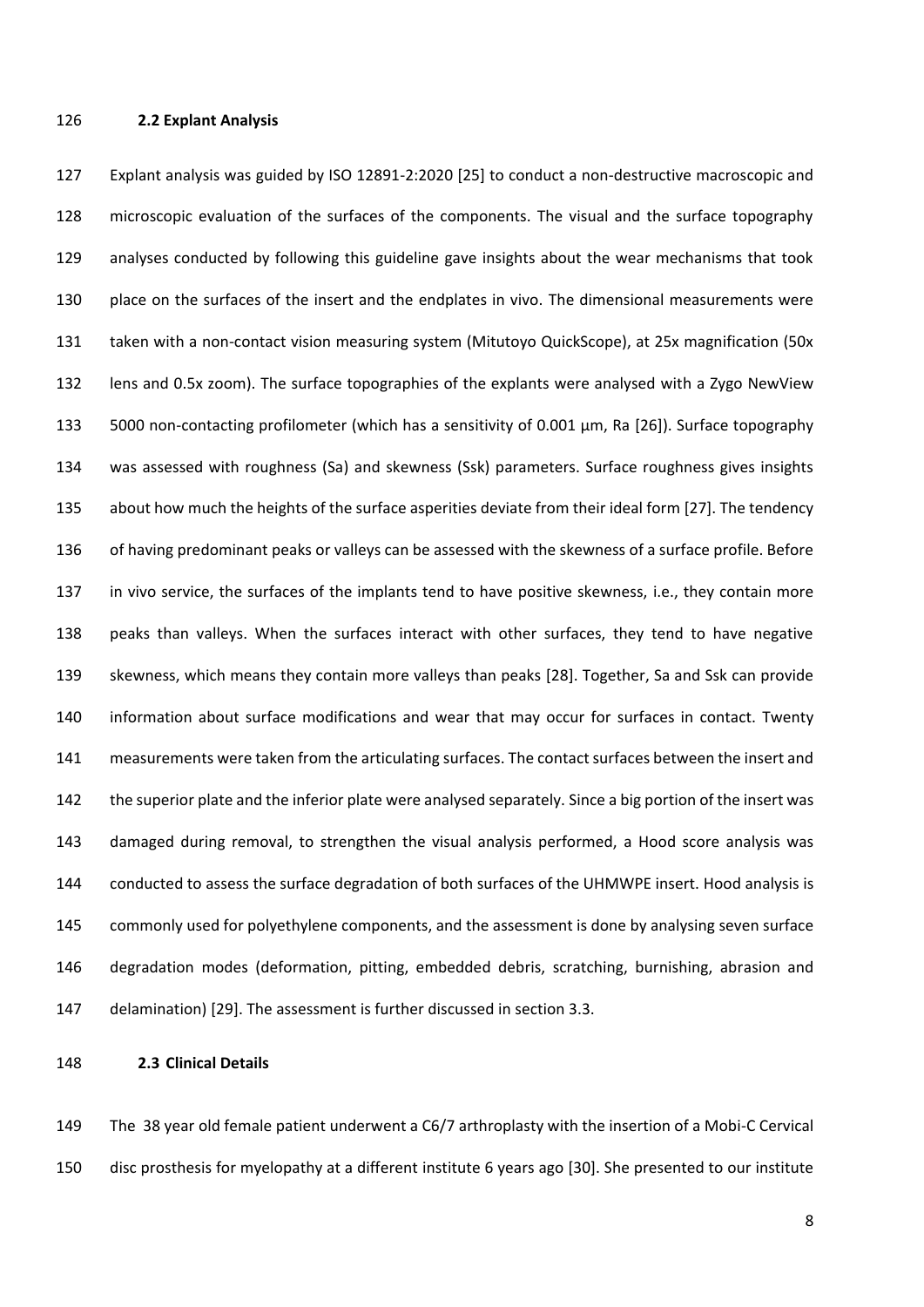- with a three-year history of worsening myelopathy. She underwent extensive investigations to identify
- the cause for the clinical deterioration. Dynamic (flexion-extension) X-rays of the patient are shown in
- figure 3.



*Figure 3 The pre-operative dynamic X-ray images [30].*

 A lumbar puncture (collecting samples from the cerebrospinal fluid) was done and the results were normal. A Magnetic Resonance Imaging (MRI) showed extensive artefact at the site of the implant making difficult to interpret. A CT myelogram was then performed due to the ongoing clinical deterioration and this showed evidence of cord compression at the site of disc replacement (figure 4) which necessitated removal of the implant. Intraoperative findings consisted of posterior prolapse of the insert of the implant (figure 5) which was compressing the spinal cord. The insert was severely adhered to the dura (the outer membrane of the spinal cord) making it extremely challenging to remove it and the anterior aspect of the insert was severely damaged while attempting to remove it by pulling it out with a rongeur. Eventually, a C6/7 vertebrectomy was done in order to facilitate the removal of the implant (Figure 6). The failure of the implant, in other words the reason for removal, was reported as a late symptomatic complication in the absence of trauma [30].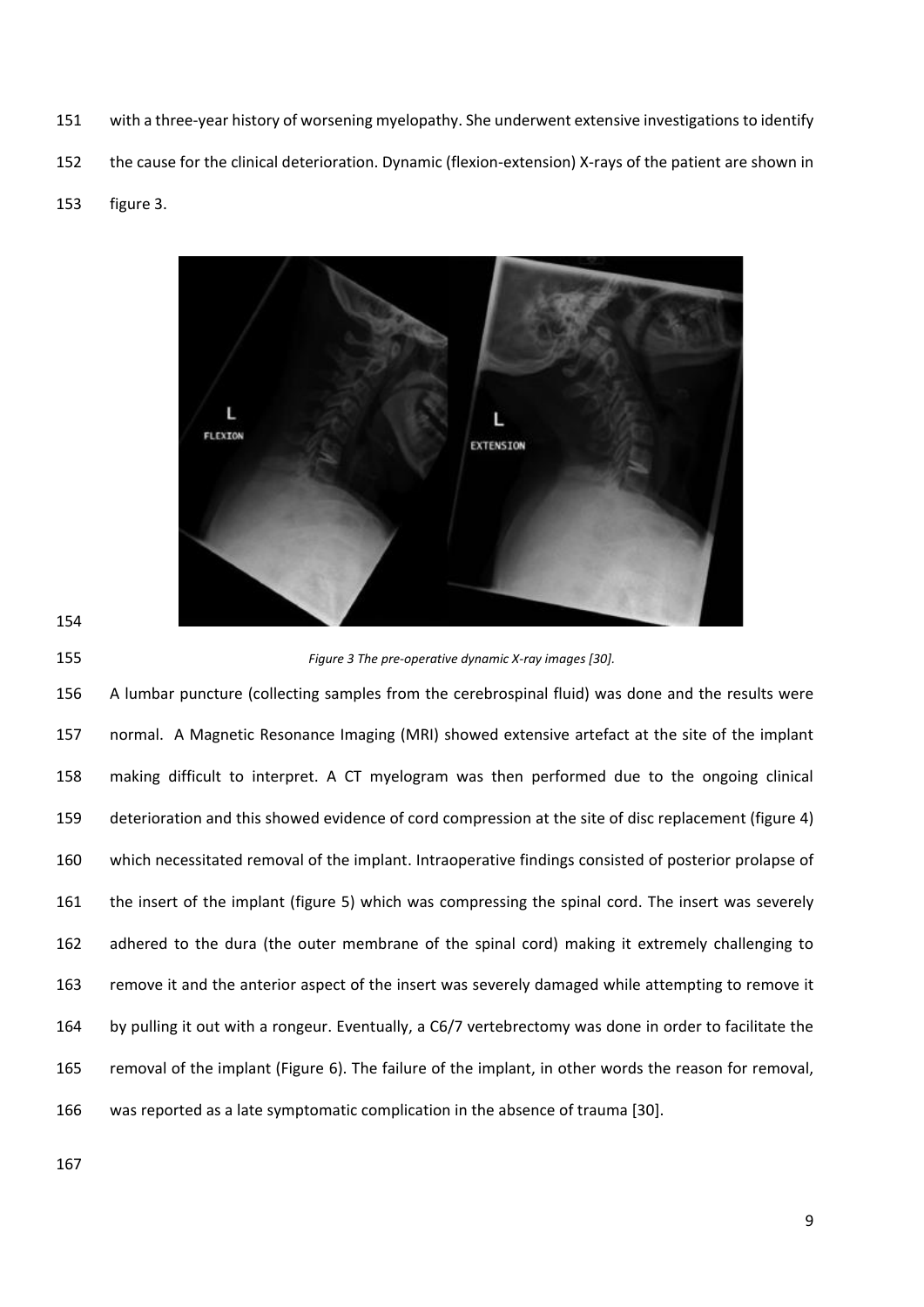

*Figure 4 The CT myelogram showing the compressed spinal cord in sagittal (left) and axial views (right) [30].*



*Figure 5 The excessively prolapsed UHMWPE insert (*→ *shows the insert, shows the inferior plate)*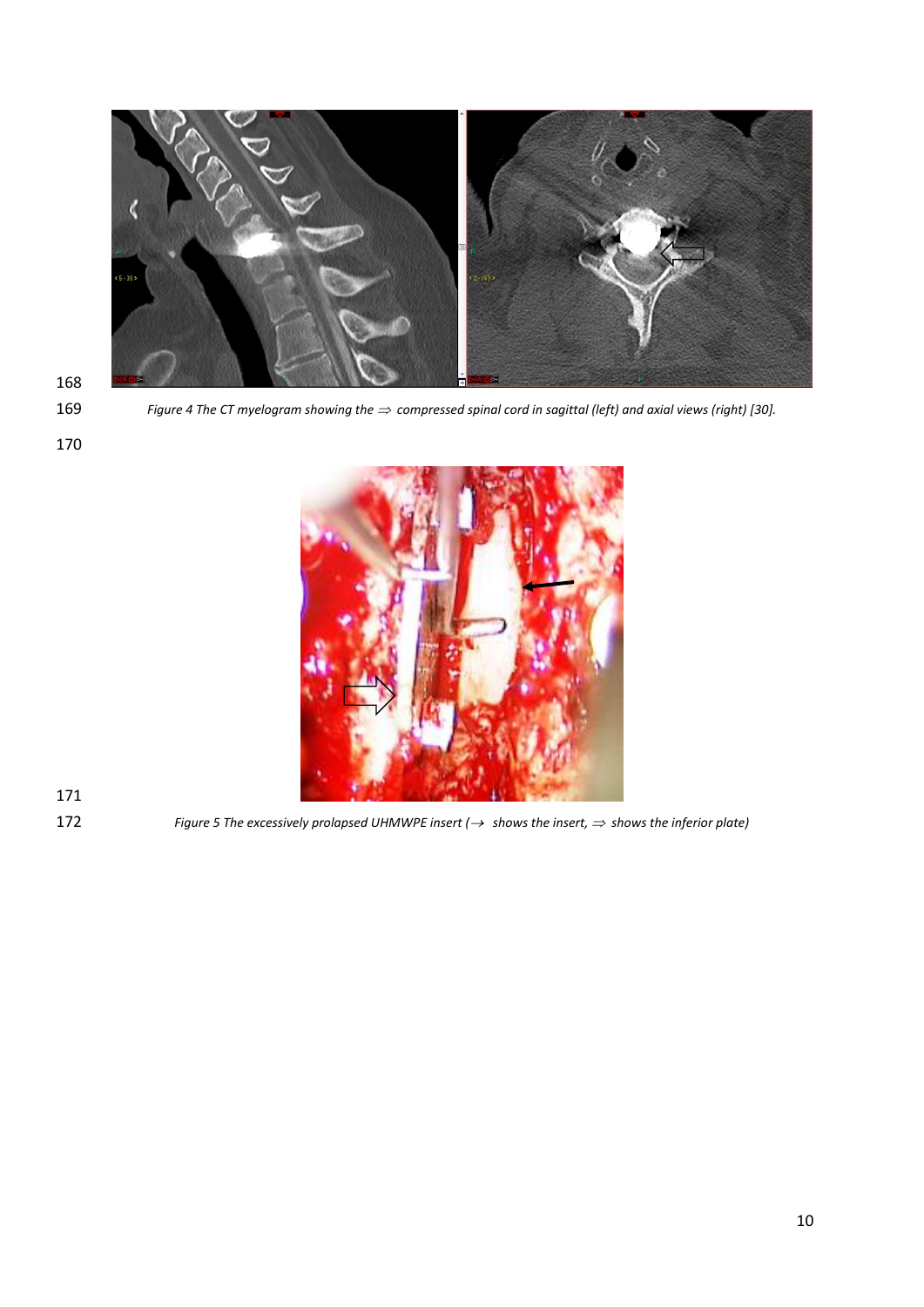|              | <b>CoCr superior</b><br>(curved) plate | <b>CoCr inferior (flat)</b><br>plate | UHMWPE curved<br>surface | <b>UHMWPE flat</b><br>surface |
|--------------|----------------------------------------|--------------------------------------|--------------------------|-------------------------------|
| Sa $(\mu m)$ | $0.016 \pm 0.006$                      | $0.055 \pm 0.020$                    | $1.210 \pm 0.154$        | $0.446 \pm 0.083$             |
| Ssk          | $-0.610 \pm 0.210$                     | $-0.439 \pm 0.431$                   | $-0.342 \pm 0.409$       | $-0.144 \pm 0.292$            |

 There were no data available for the surface roughness of an unused Mobi-C disc. Therefore, surface roughness values provided in the literature for UHMWPE and CoCr for curved and flat surfaces were used. For the unused curved and flat surfaces of the insert, values of 1.29 ± 0.086 μm [31] and 0.512 ± 0.146 μm [32] were taken. For the superior and inferior plates, values of 0.010 ± 0.003 μm [33] and 0.013 ± 0.004 μm [34] were taken. These roughness values are congruent with ASTM F732-17 [35]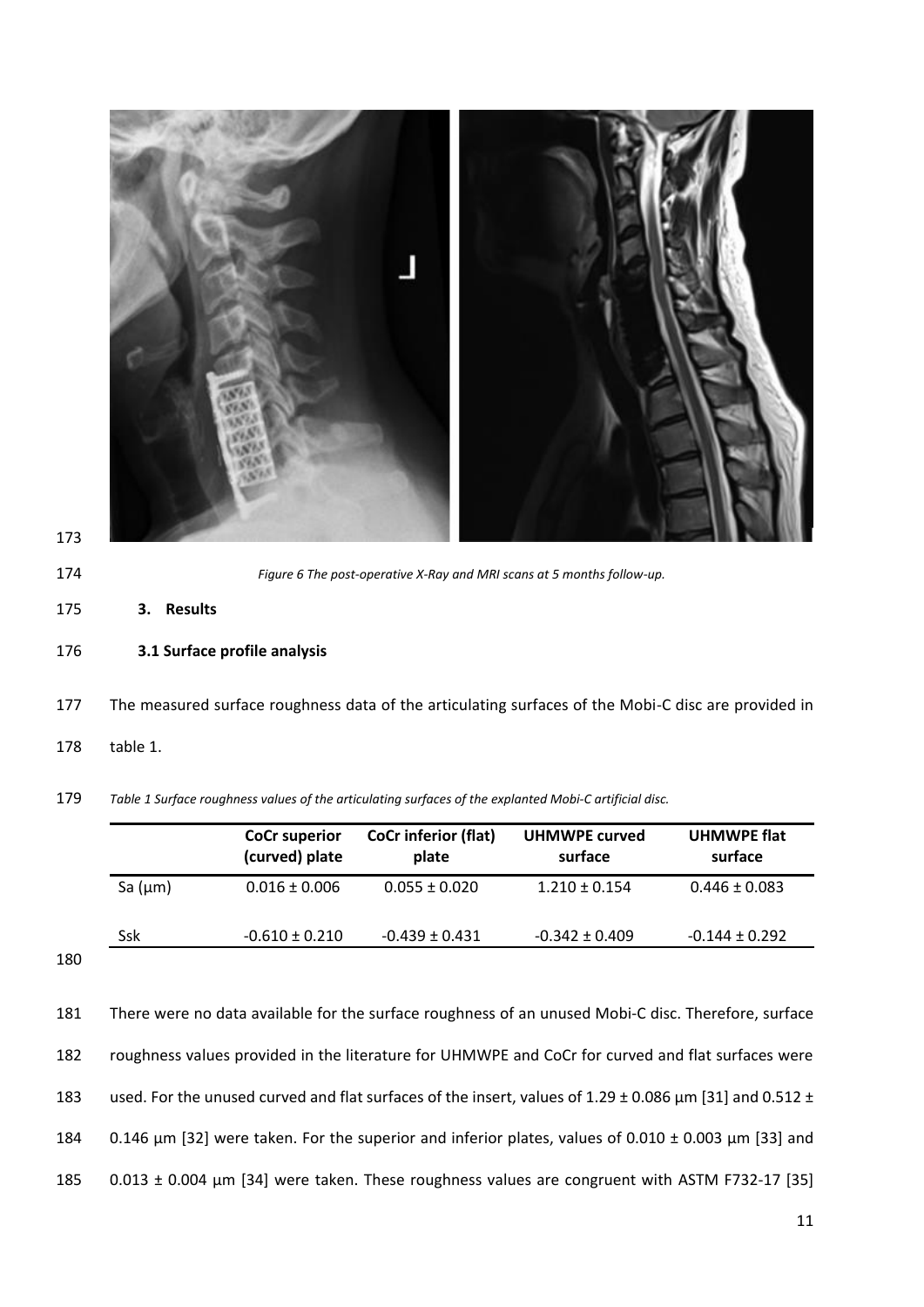186 which states that the roughness of a metal prosthesis should be  $R_a$ <50 nm. The comparison with the 187 measured values from the explant gave an estimation of how the surface profile changed in vivo (figure 188 7).



190

 *Figure 7 Surface roughness of the articulating surfaces of the unused surfaces and the explanted Mobi-C artificial disc.* The statistical analysis (z-test) for a 95% confidence level of the initial and final values of the surface roughness returned p-values of 0.04, 0.37, 0.70 and 0.65 for the inferior plate, superior plate, flat surface of the insert and curved surface of the insert, respectively. The difference was only significant for the inferior plate. Sample Zygo images for the articulating surfaces are given in figures 8 and 9 for 196 the UHMWPE insert and CoCr plates, respectively.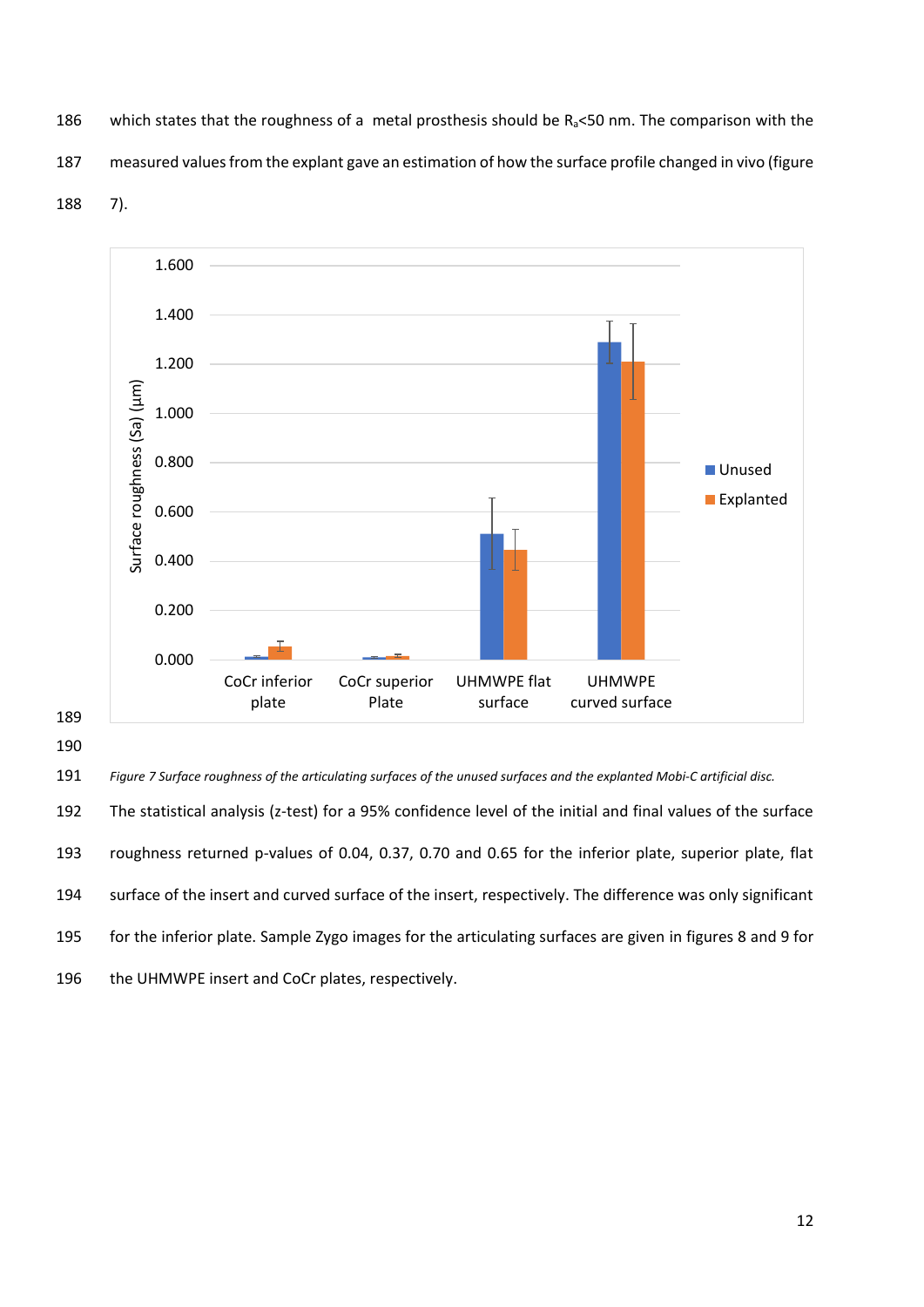



*Figure 8 Sample Zygo images of the UHMWPE insert of the Mobi-C artificial disc. a) Curved surface (Sa=0.983 μm, Ssk=-*

*0.463 ) and b) flat surface (Sa=0.421 μm, Ssk=-0.111)*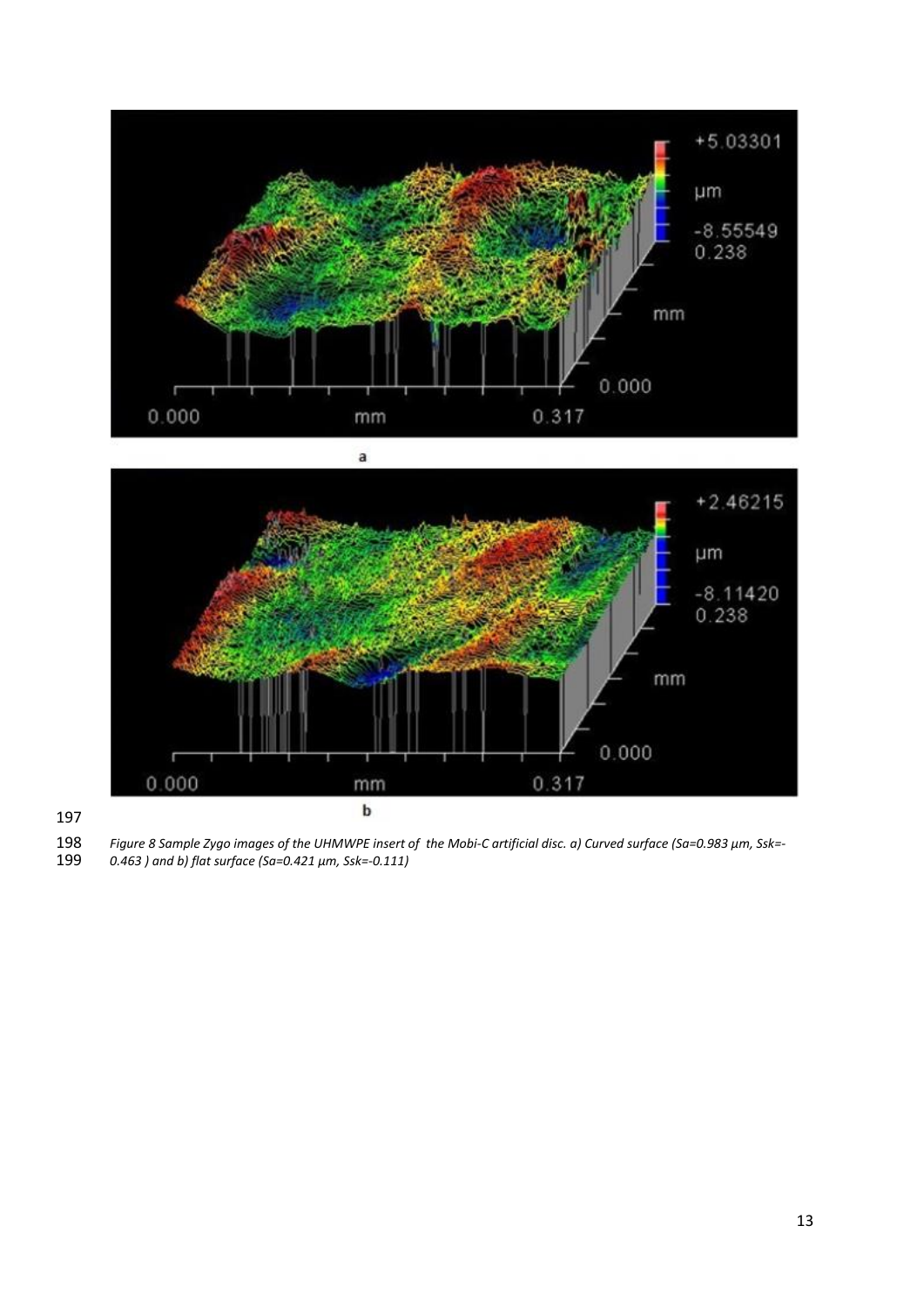



## **3.2 Visual analysis**

- The Mobi-C artificial disc was 15 mm in the anterior-posterior direction and 17 mm in the lateral
- directions. Surface damage modes were examined for the components.

# **3.2.1 The inferior plate**

207 The flat contact surface formed by the inferior plate and the flat surface of the insert is shown in figure

10.

 *Figure 9 Sample Zygo images of the CoCr plates of the Mobi-C artificial disc. a) Superior plate (Sa=0.011 μm, Ssk=-0.334) and b) inferior plate (Sa=0.050 μm, Ssk=-0.201)*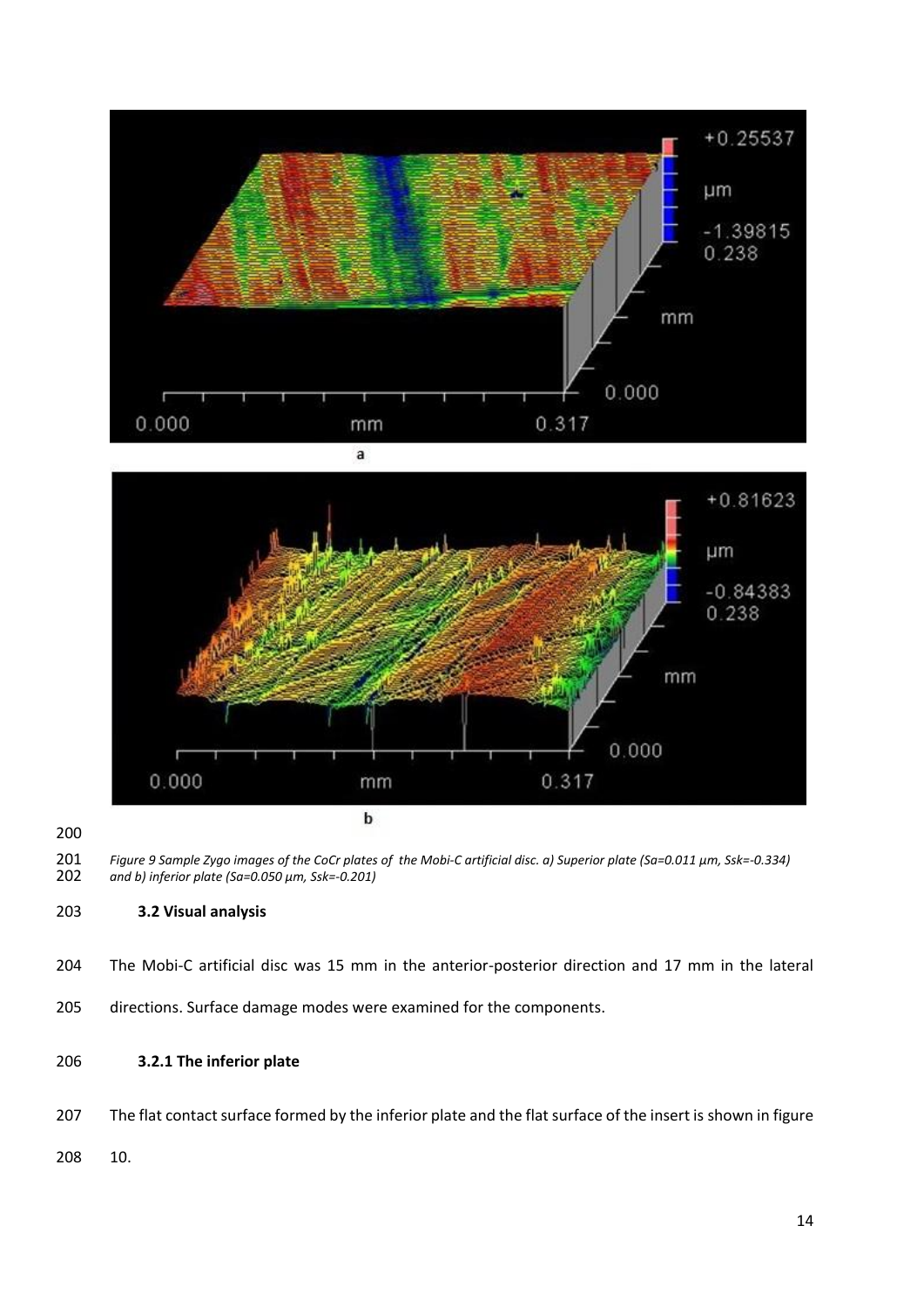



210 *Figure 10 The inferior CoCr plate and the flat surface of the UHMWPE insert, respectively.*

211 The inferior plate lost its polished appearance. Mild scratches were present on the plate. Some traces 212 of pitting were observed near the lateral stops (closer to the anterior edge) and along the area where 213 the UHMWPE insert sat. The top surfaces of the lateral stops were damaged (both 1 mm in length and 214 0. 1 mm deep). The motion path of the UHMWPE insert was imprinted on the plate (figure 12). There 215 was a scratch (length:8 mm) along the anterior edge of the plate, which appeared darker than the rest 216 of the surface. The surface damages observed are shown in figure 11a. The backside surface and the 217 teeth appeared undamaged. There was only one region that appeared matt compared to the rest of 218 the back surface (figure 11b).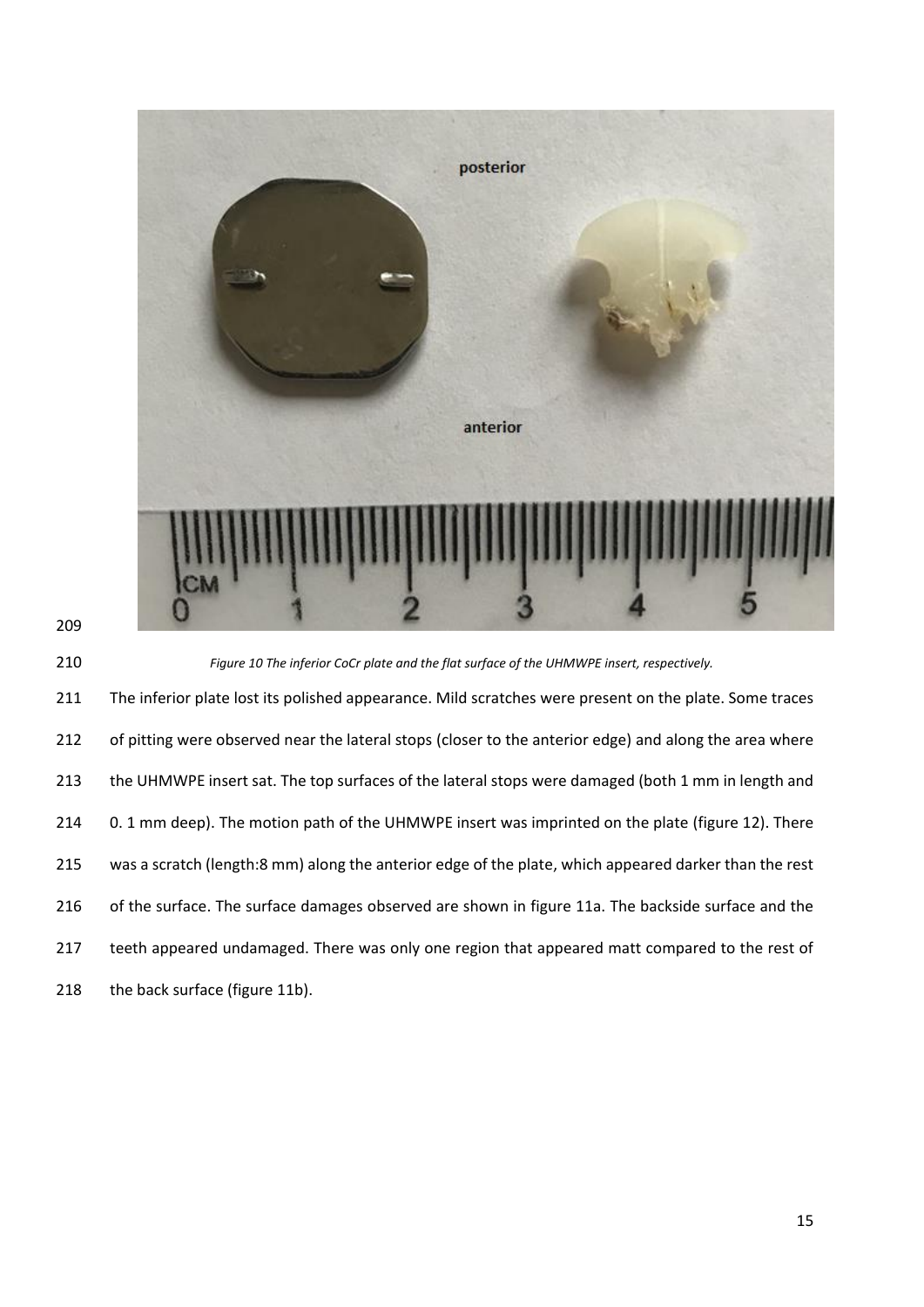

 *Figure 11 The inferior CoCr plate: a) the articulating surface. The red arrows show the damage on the lateral stops, the blue circles show the pitted regions and the green circle shows the scratch observed at the anterior edge of the endplate, b) The*  backside. The arrow shows the matt region on the coating.



*Figure 12 The articulating surface of the inferior CoCr endplate.*

**3.2.2 The superior plate**

The spherical articulation formed by the superior plate and the curved surface of the insert is shown

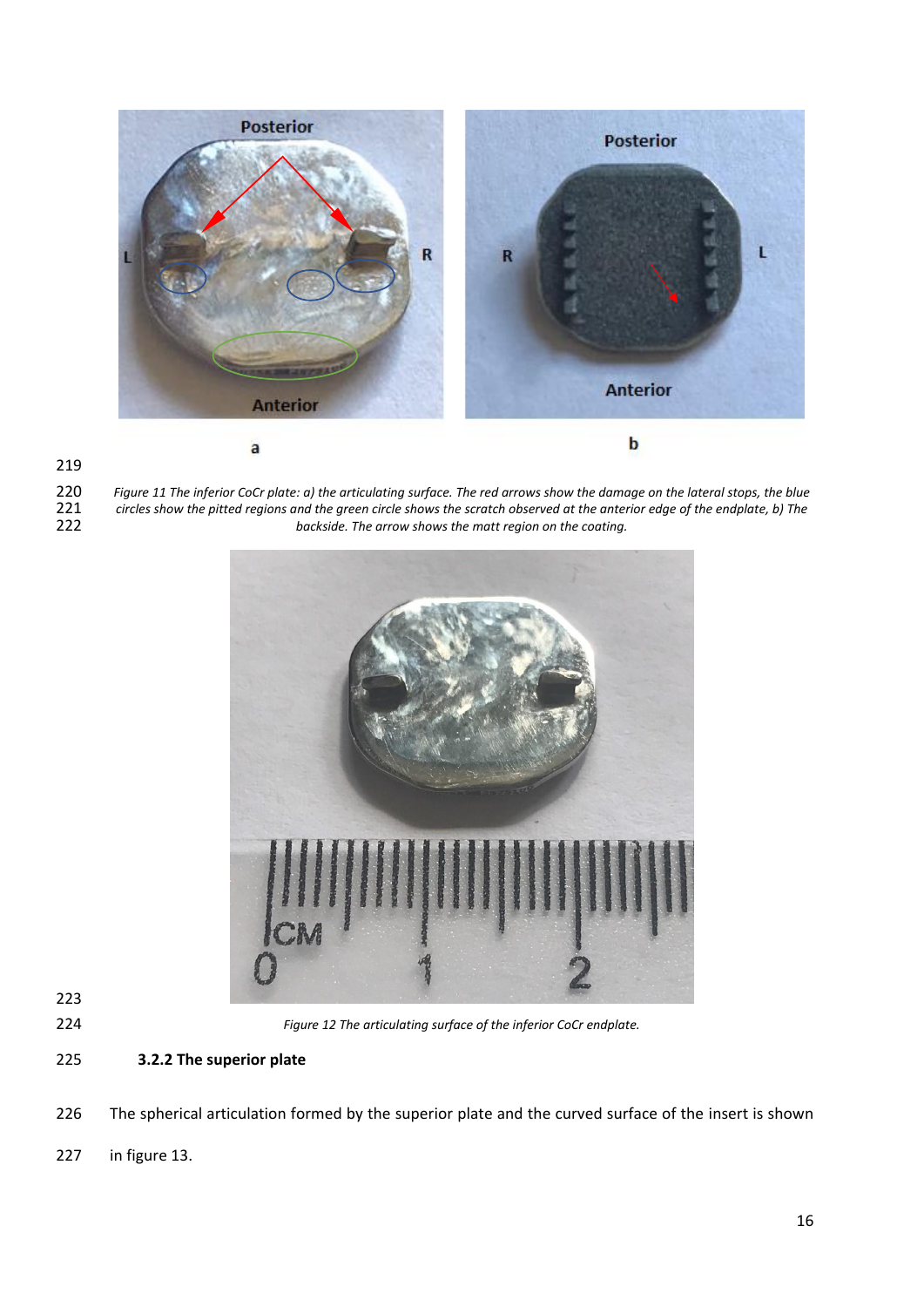



*Figure 13 The superior CoCr plate and the curved surface of the UHMWPE insert, respectively.*

230 On the superior plate, there were two deep scratches outside and/or at the edges of the articulating curved surface, one on the left lateral side (length: 2 mm, depth: 0.98 mm) and one on the right lateral 232 side (length: 4 mm, depth: 0.91 mm) (figure 14a). These scratches likely occurred due to the formation 233 of a contact between the superior plate and lateral stops of the inferior plate. This observation could 234 be associated with the damage observed on the top surfaces of the lateral stops (figure 11a). There was also one relatively longer (length: 7 mm depth: 0.01 mm) scratch on the anterior side of the superior plate. This region also matched with the damage observed on the anterior edge of the inferior plate (figure 11a). In other words, the anterior edges of the endplates came into contact when the insert slid in the posterior direction.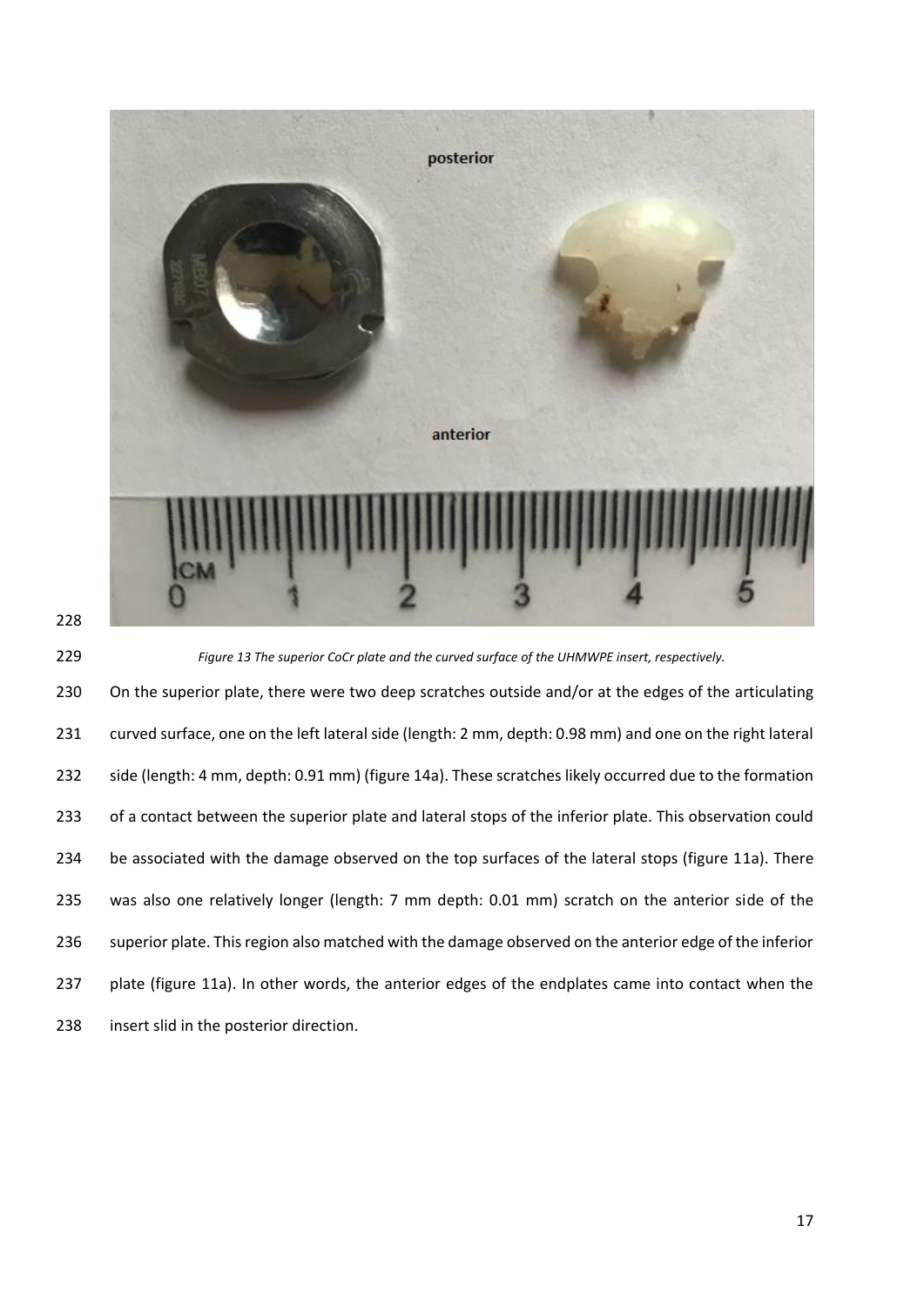

 *Figure 14 The superior CoCr plate: a) the articulating surface. The red circles show the scratches observed on the left (L), right (R) and at the anterior edge. The blue arrow shows the matt region observed at the curved articulating surface. b) The backside. The arrows show the matt regions on the coating.*

 The surface that articulated with the insert had a polished appearance. There were mild scratches present all along the articulating surface and there was one region that appeared matt compared to 245 the rest of the surface. The coating of the backside of the superior plate appeared undamaged, however, there were three regions that appeared matt compared to the rest of the surface (figure 14b).

**3.2.3. The UHMWPE insert**

 The UHMWPE insert was highly damaged. A substantial portion from its posterior aspect was damaged during the removal of the implant. As mentioned above, the adherence to the dura made the removal of the insert very difficult.

 The curved surface, which was in contact with the superior endplate, was plastically deformed, appeared burnished and was scratched (figure 15a). There were two regions showing subsurface whitening (figure 16a). Internal cracks were observed at its right lateral side (figure 16b). The flat surface, which was in contact with the inferior plate, was also burnished and scratches were present on its surface (figure 15b). No subsurface whitening was observed on the flat surface.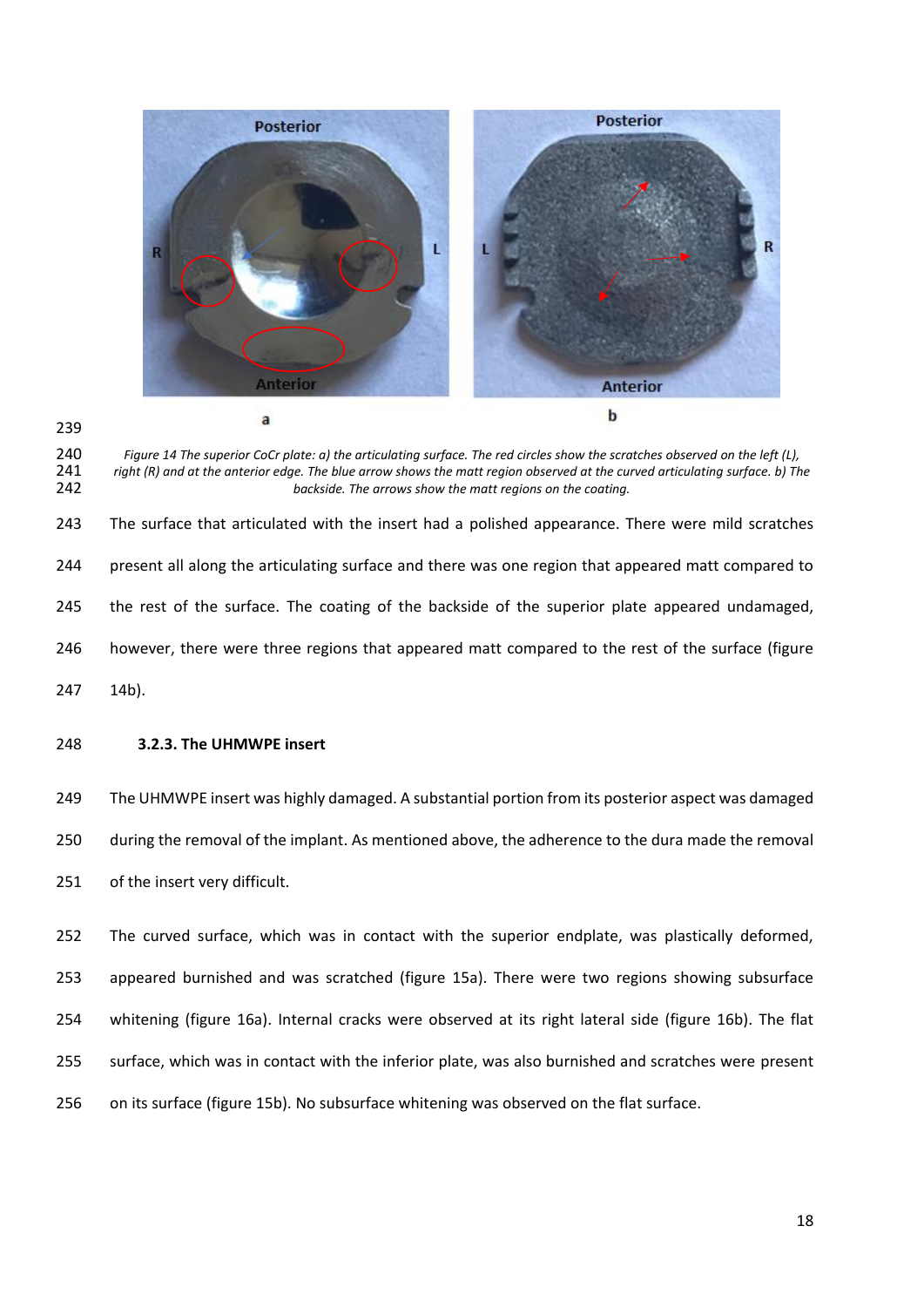



*Figure 15 The curved (a) and flat surface (b) of the UHMWPE insert of the Mobi-C artificial disc respectively.*



 *Figure 16 The curved surface of the UHMWPE insert of the Mobi-C artificial disc. a) The circles show the subsurface*  whitening, b) the circle shows the internal cracking at the lateral side.

**3.3 Hood score analysis** 

 Both the top and bottom surfaces of the insert were divided in 4 sections (figure 17) and a Hood analysis was performed. Based on the occurrence of the 7 surface damage modes, 0 (none) - 3 (severe)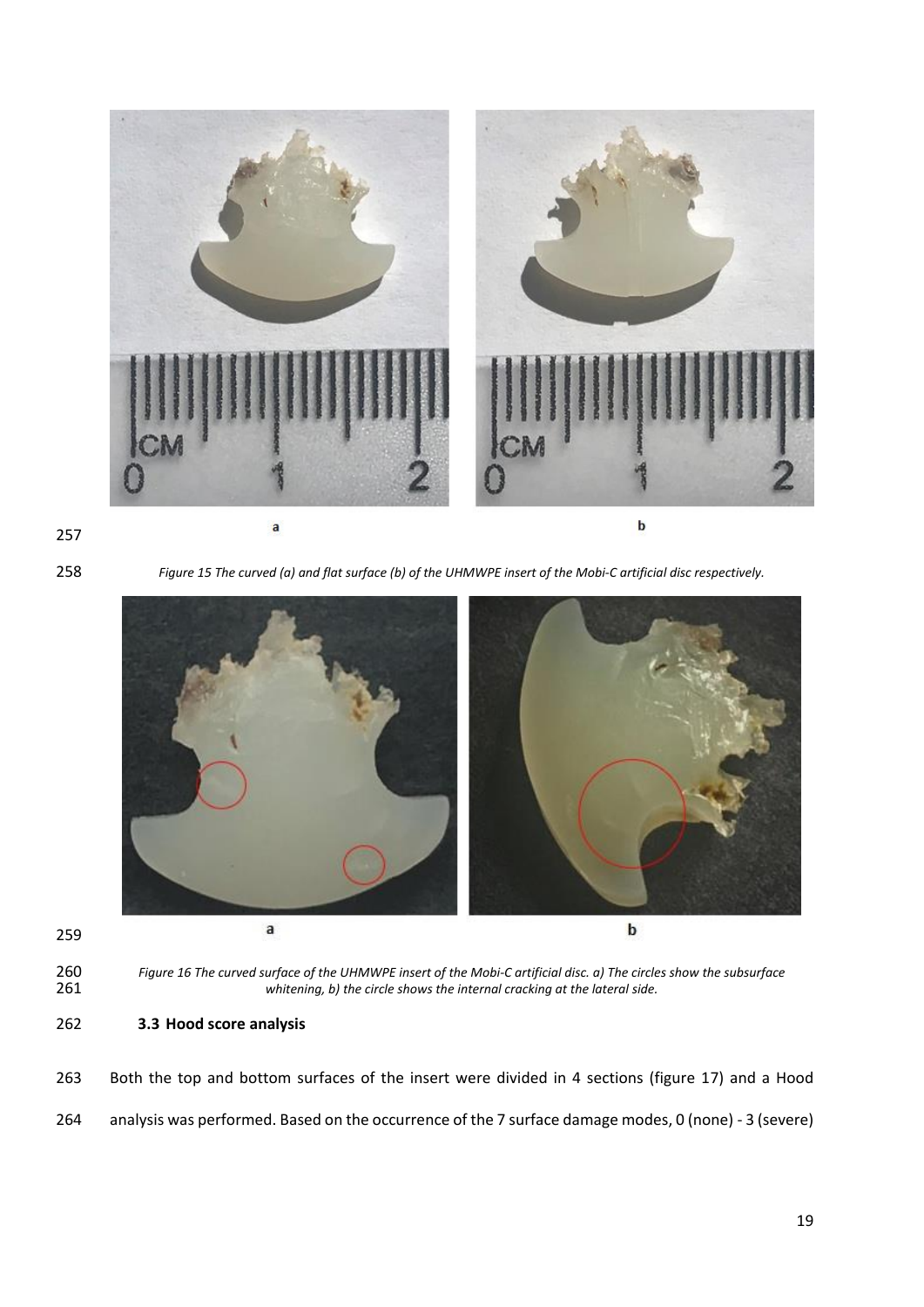scores were assigned to the sections, the minimum score being 0 and the maximum score being 21 per 266 section. The section scores then added up to have a total score for the top and bottom surfaces.



 *Figure 17 Surface sectioning of the UHMWPE insert used to perform the Hood score analysis.* Based on the analysis, a Hood score of 36 and 35 were calculated for the curved and flat surfaces of the UHMWPE insert respectively. The most common surface degradation modes observed were surface deformation, burnishing and abrasion. Note that the damaged/missing portion, which occurred during removal, from the posterior side was considered as a surface deformation.

### **4. Discussion**

 For the first time, a Mobi-C disc, which was explanted due to gradually worsening myelopathy, was analysed at the nano and macro scales with the guidance of ISO 12891-2:2020 [25]. Most noteworthy, the articulating surface of the inferior plate lost its polished appearance. The dull appearance of the 277 inferior endplate could be the result of an increase in its roughness during in vivo service. Polished surfaces tend to have lower roughness compared to surfaces that have dull appearances [36] – as this was also observed for the polished superior plate and matt inferior plate of the explanted Mobi-C disc (see table 1). Howie et al. [36] investigated 24 explanted MoM McKee-Farrar artificial hips (made out of CoCr, and the average time in situ was 16 years) and reported that the explants which had dull 282 appearances had an average surface roughness of 0.056  $\pm$  0.015 ( $\mu$ m  $\pm$  SD) which showed scratching 283 and wear tracks. For polished (shiny) surfaces, an average roughness of 0.042  $\pm$  0.020 ( $\mu$ m  $\pm$  SD) was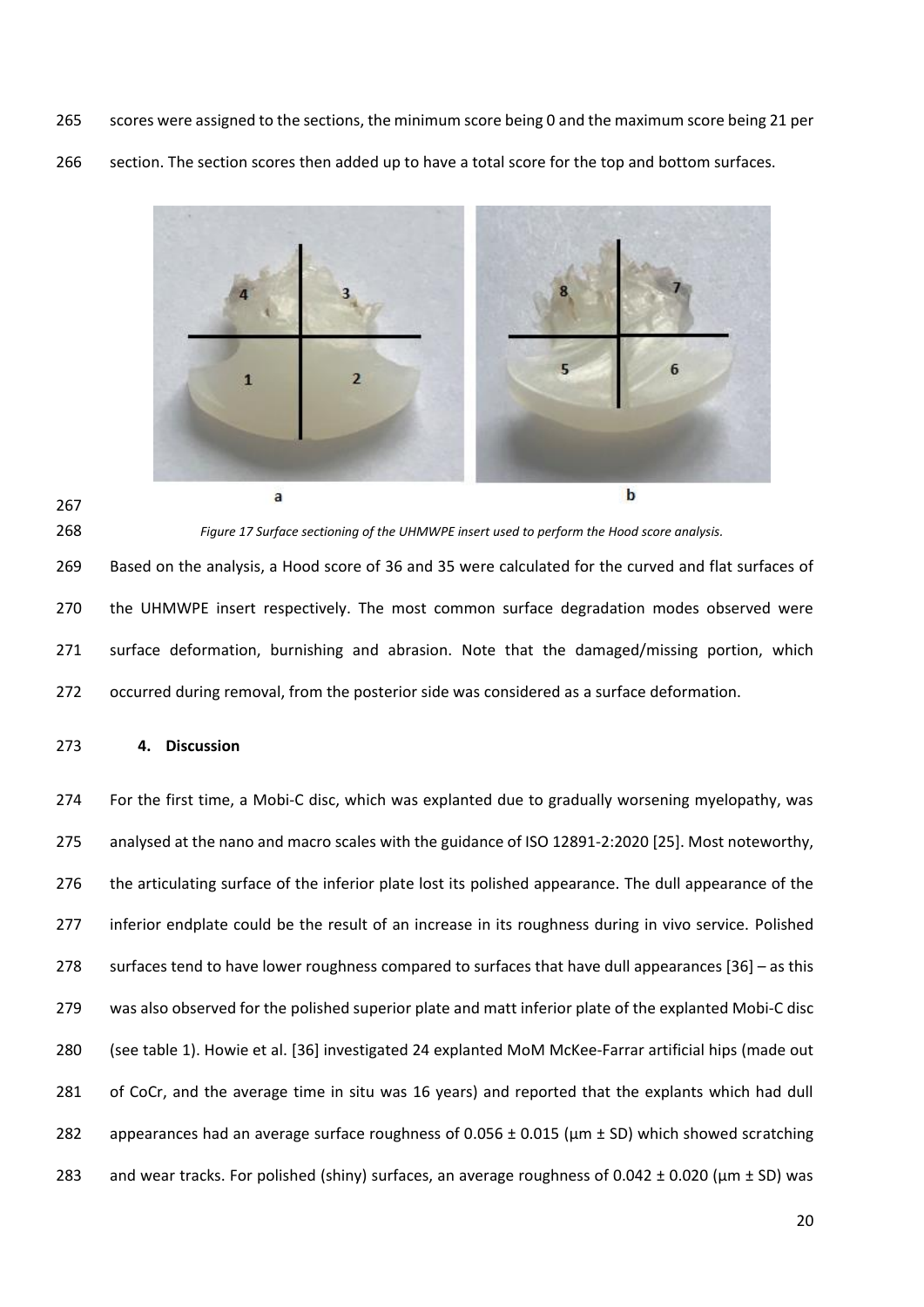reported [36]. The reported roughness and the visual observations made by Howie et al. [36] for the dull surfaces of the explanted hips closely matched with the measured average roughness of the 286 inferior endplate (0.056  $\pm$  0.015 ( $\mu$ m  $\pm$  SD)). Therefore, its matt appearance could be linked to the increase in its surface roughness. The articulating surface of the superior endplate maintained its polished appearance but had mild scratches. The insert was burnished, which is a common observation recorded for explanted polymeric cervical inserts [10, 14, 19], and was severely damaged. The damage 290 mainly occurred during removal. The insert escaped the lateral stops which were supposed to limit its motion in vivo. It adhered to the spinal cord dura which made it very difficult to remove, hence the damage took place. The excessive migration of the insert, shown in figure 5, indicated that the insert was not operating in the intended position (operating between the endplates). This could be the reason of the visual observations made on the articulating surfaces of the endplates, the matt regions and scratches on both of the endplates, the imprinted wear path and pitting on the inferior endplate. The articulating surfaces of the superior and inferior endplates had an average surface roughness of 0.016 μm (Sa) and 0.055 μm (Sa), respectively. The average surface roughness of the curved and flat surfaces of the insert was 1.210 μm (Sa) and 0.446 μm (Sa), respectively. Compared with the suggested initial manufacturing roughness for metal implants (as stated by the ASTM- F732 [35]), the surface roughness was found to increase both for superior and inferior endplates. The roughness of the endplates was also higher when compared to unused curved and flat CoCr surfaces. Although the change was only significant for the inferior plate, the increase in surface roughness of the plates may be important. As shown by Saikko et al. [37], rougher CoCr surfaces tend to remove more material from their UHMWPE counterfaces, which in turn, could result in wear-related issues such as osteolysis. The surface roughness of the insert's curved and flat surfaces was found to decrease compared to unworn curved and flat UHMWPE surfaces. Again, these changes in roughness were not found to be statistically significant, nevertheless, the surfaces had negative skewness. The reduction in roughness and visual observations also suggested material removal. No damage was observed on the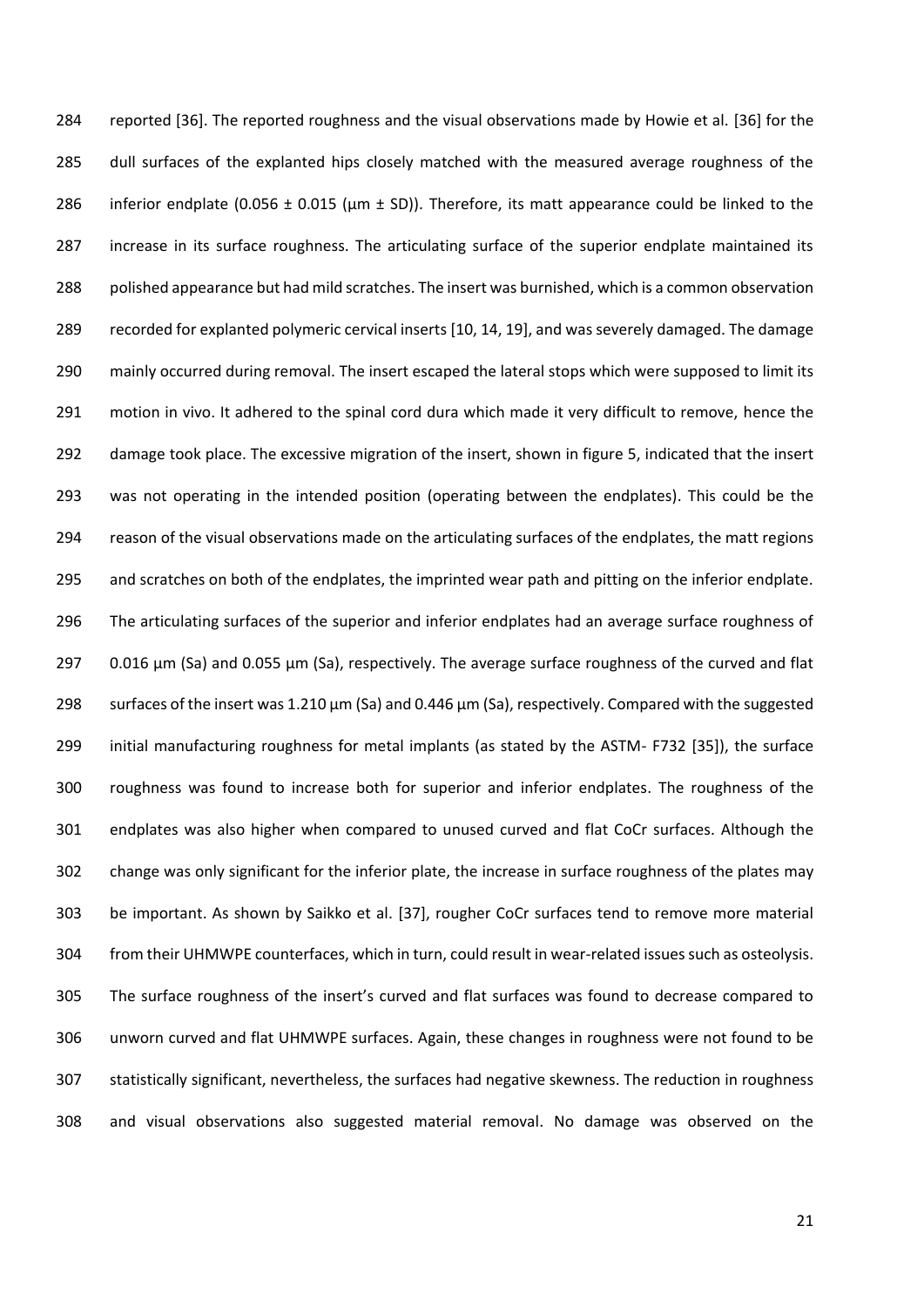hydroxyapatite coatings of the endplates, only some matt regions were observed which could be a result of an effective osteointegration.

 The most common surface damage modes observed for the explant were surface deformation, burnishing and abrasion. These were similar to what has been recorded for other types of MoP cervical discs [10, 14, 19]. Abrasive and adhesive wear mechanisms were dominant with the Mobi-C explant. In addition, traces of subsurface whitening and cracking, and endplate-to-endplate impingement were observed on the surfaces of the explant. These could indicate that other wear mechanisms, i.e., oxidative and fatigue wear, also took place in vivo, in addition to adhesive and abrasive wear.

 Scratches were observed on the articulating surfaces of the endplates, i.e., on the lateral stops, outside or at the edge of the articulating surface of the superior plate, and at the anterior edges of both of the endplates. These scratches likely occurred when impingement took place. They also indicated contact between the endplates. The main reason for impingement for the explant was the excessive migration of the insert that resulted in imbalanced loads at the contact regions. Consequently, this metal-to-metal contact could result in metallic debris release.

 This study has some limitations. We were unable to quantify the wear generated from the explant. This could not be done for two reasons: first, no unused Mobi-C artificial disc was available for gravimetric/volumetric wear assessment and in addition to that, no information was available in the literature either. However, the nano and macroscale analyses conducted gave insights about the wear mechanisms and the severity of surface deformation modes that took place on the surfaces of the explant in vivo. Another limitation is that the analysis was performed only on a single implant. However, it has been shown that even with a single-sample retrieval analysis, useful information can be obtained [11, 38, 39].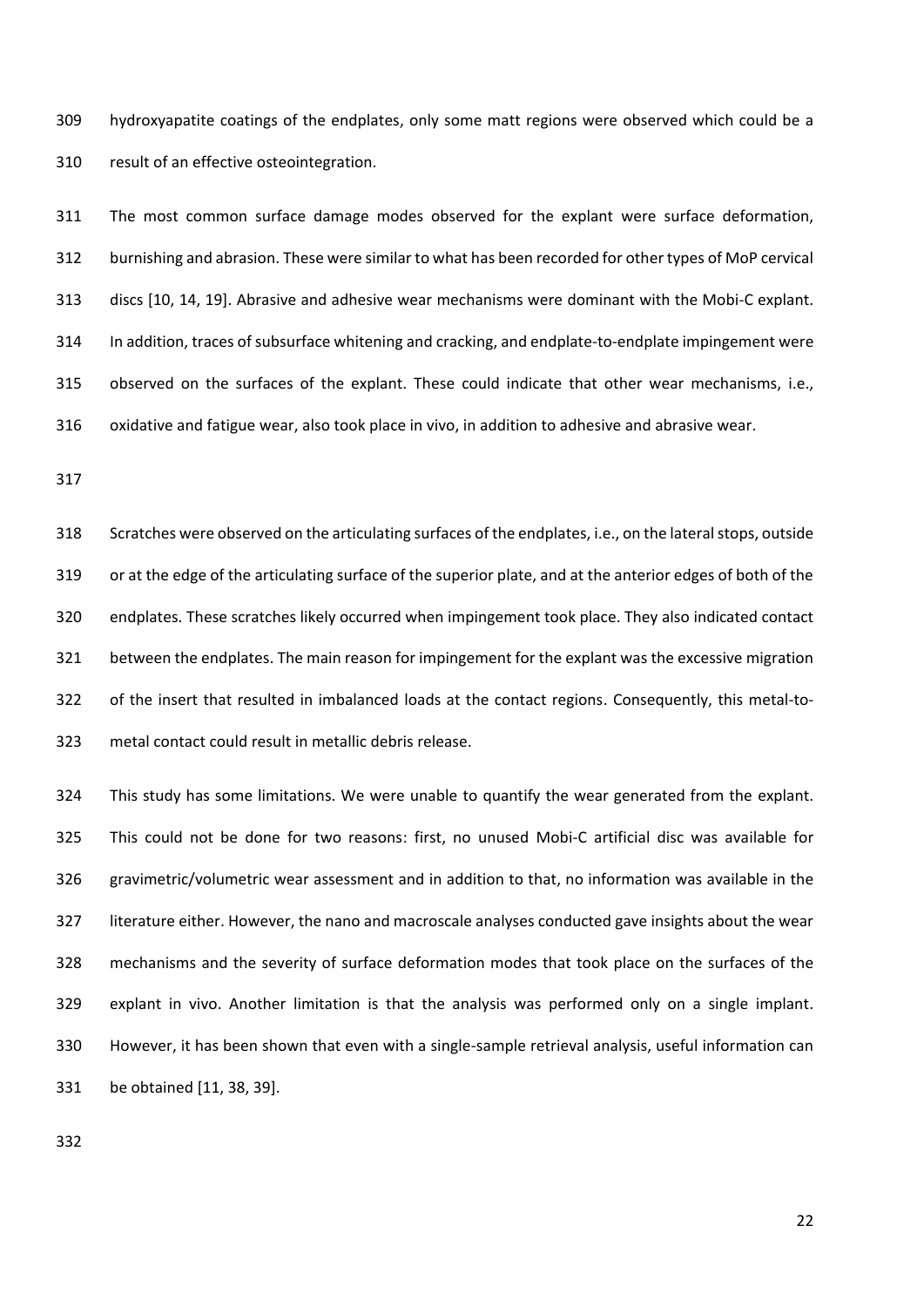### **5. Conclusion**

 With this case study, it was shown that migration can result in clinical complications along with implant failure, especially for non-constrained multi-component disc designs. The insert of the explant analysed in this study prolapsed significantly and compressed the spinal cord causing myelopathy. Consequently it needed to be removed. The roughness of the articulating surfaces of the superior and inferior endplates increased and the roughness of both surfaces of the UHMWPE insert decreased. Only the change in the roughness of the inferior plate was found to be significant. Both the metallic and polymeric surfaces had negative skewness. Unlike the superior plate, the inferior plate had a dull appearance, and the insert's wear path was imprinted on it. Impingement was observed on the surfaces of the endplates. Both surfaces of the insert were burnished and severely damaged.

## **Source of funding**

- This research did not receive any specific grant from funding agencies in the public, commercial, or
- not-for-profit sectors.
- Conflicts of Interest: None
- Funding: None
- Ethical Approval: Not required

## **6. References**

 [1] D. A. Neumann, *Kinesiology of the Musculoskeletal System Foundations for Physical Rehabilitation*. St. Louis: Mosby, 2002. [2] M. A. Secretariat, "Artificial discs for lumbar and cervical degenerative disc disease -update: an evidence-based analysis," Ont Health Technol Assess Ser. , 1915-7398, 2006, vol. 6. [3] J. M. Rhee and K. L. Ju, "Anterior Cervical Discectomy and Fusion," *JBJS Essential Surgical Techniques,* vol. 6, no. 4, p. e37, 2016, doi: 10.2106/JBJS.ST.15.00056. [4] W. Wu *et al.*, "Wear assessments of a new cervical spinal disk prosthesis: Influence of loading and kinematic patterns during in vitro wear simulation," *Proceedings of the Institution of Mechanical Engineers, Part H: Journal of Engineering in Medicine,* vol. 229, no. 9, pp. 619- 628, 2015, doi: 10.1177/0954411915594829. [5] S. M. Kurtz *et al.*, "Polyethylene wear and rim fracture in total disc arthroplasty," *The Spine Journal,* vol. 7, no. 1, pp. 12-21, 2007, doi: 10.1016/j.spinee.2006.05.012. [6] N. C. Green, J. Bowen, D. W. Hukins, and D. E. Shepherd, "Assessment of non-contacting optical methods to measure wear and surface roughness in ceramic total disc replacements,"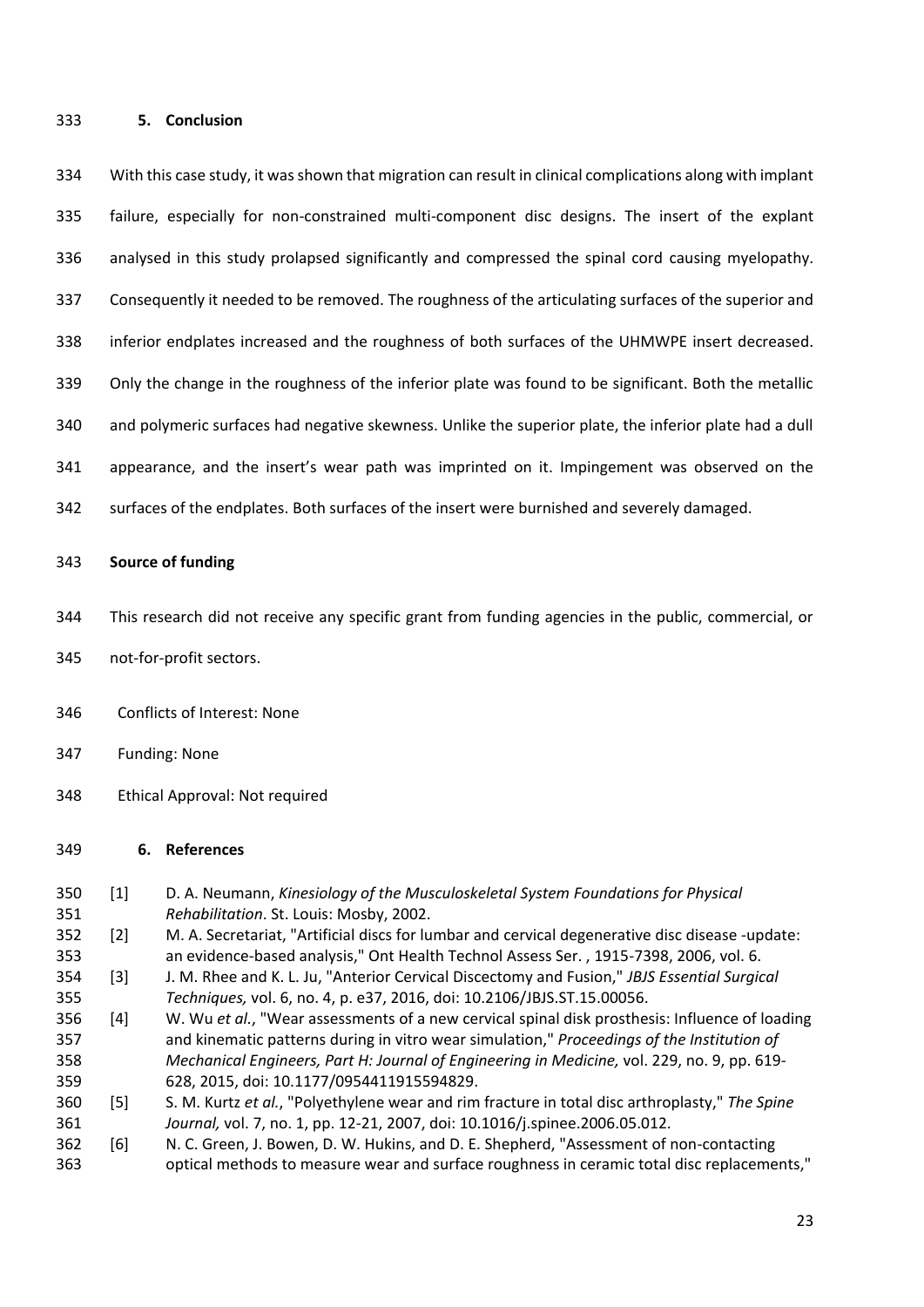| 364        |        | Proceedings of the Institution of Mechanical Engineers, Part H: Journal of Engineering in                                                                                  |
|------------|--------|----------------------------------------------------------------------------------------------------------------------------------------------------------------------------|
| 365        |        | Medicine, vol. 229, no. 3, pp. 245-254, 2015, doi: 10.1177/0954411915577119.                                                                                               |
| 366        | $[7]$  | J. P. Clewlow, T. Pylios, and D. Shepherd, "Soft layer bearing joints for spine arthroplasty,"                                                                             |
| 367        |        | Materials & Design, vol. 29, no. 10, pp. 1981-1985, 2008, doi: 10.1016/j.matdes.2008.04.008.                                                                               |
| 368        | [8]    | S. M. Kurtz, L. Ciccarelli, M. L. Harper, R. Siskey, J. Shorez, and F. W. Chan, "Comparison of in                                                                          |
| 369        |        | vivo and simulator-retrieved metal-on-metal cervical disc replacements," The International                                                                                 |
| 370        |        | Journal of Spine Surgery, vol. 6, no. 1, pp. 145-156, 2012, doi: 10.1016/j.ijsp.2012.03.002.                                                                               |
| 371        | $[9]$  | T. M. Grupp et al., "Alternative bearing materials for intervertebral disc arthroplasty,"                                                                                  |
| 372        |        | Biomaterials, vol. 31, no. 3, pp. 523-531, 2010, doi: 10.1016/j.biomaterials.2009.09.064.                                                                                  |
| 373        | $[10]$ | P. A. Anderson, S. M. Kurtz, and J. M. Toth, "Explant Analysis of Total Disc Replacement,"                                                                                 |
| 374        |        | Seminars in Spine Surgery, vol. 18, no. 2, pp. 109-116, 2006.                                                                                                              |
| 375        | $[11]$ | G. Kandemir, S. Smith, J. Andrews, A. Bowey, and T. J. Joyce, "Retrieval analysis of an                                                                                    |
| 376        |        | explanted NuNec cervical disc: A case report," Biotribology, vol. 24, p. 100150, 2020/12/01/                                                                               |
| 377        |        | 2020, doi: https://doi.org/10.1016/j.biotri.2020.100150.                                                                                                                   |
| 378        | $[12]$ | T. M. Grupp et al., "Biotribological evaluation of artificial disc arthroplasty devices: influence                                                                         |
| 379        |        | of loading and kinematic patterns during in vitro wear simulation," European Spine Journal,                                                                                |
| 380        |        | vol. 18, no. 1, pp. 98-108, 2009/01/01 2009, doi: 10.1007/s00586-008-0840-5.                                                                                               |
| 381        | $[13]$ | P. A. Anderson, J. P. Rouleau, J. M. Toth, and K. D. Riew, "A comparison of simulator-tested                                                                               |
| 382        |        | and -retrieved cervical disc prostheses. Invited submission from the Joint Section Meeting on                                                                              |
| 383        |        | Disorders of the Spine and Peripheral Nerves, March 2004," Journal of neurosurgery. Spine,                                                                                 |
| 384        |        | vol. 1, no. 2, p. 202, 2004, doi: 10.3171/spi.2004.1.2.0202.                                                                                                               |
| 385        | $[14]$ | D. R. Lebl, F. P. Jr Cammisa, F. P. Girardi, T. Wright, and C. Abjornson, "The mechanical                                                                                  |
| 386        |        | performance of cervical total disc replacements in vivo: prospective retrieval analysis of                                                                                 |
| 387        |        | prodisc-C devices," Spine, vol. 37, no. 26, pp. 2151-2160, 2012.                                                                                                           |
| 388        | $[15]$ | G. Z. Ning, S. L. Kan, R. S. Zhu, and S. Q. Feng, "Comparison of Mobi-C Cervical Disc                                                                                      |
| 389        |        | Arthroplasty Versus Fusion for the Treatment of Symptomatic Cervical Degenerative Disc                                                                                     |
| 390        |        | Disease," World Neurosurgery, vol. 114, pp. e224-e239, 2018, doi:                                                                                                          |
| 391        |        | 10.1016/j.wneu.2018.02.169.                                                                                                                                                |
| 392        | $[16]$ | M. D. Alvin and T. E. Mroz, "The Mobi-C cervical disc for one-level and two-level cervical disc                                                                            |
| 393        |        | replacement: a review of the literature," Medical devices (Auckland, N.Z.), vol. 7, pp. 397-                                                                               |
| 394        |        | 403, 2014, doi: 10.2147/MDER.S54497.                                                                                                                                       |
| 395        | $[17]$ | D. Leven, J. Meaike, K. Radcliff, and S. Qureshi, "Cervical disc replacement surgery:                                                                                      |
| 396        |        | indications, technique, and technical pearls," Current Reviews in Musculoskeletal Medicine,                                                                                |
| 397        |        | vol. 10, no. 2, pp. 160-169, 2017, doi: 10.1007/s12178-017-9398-3.                                                                                                         |
| 398        | $[18]$ | Mobi-C Cervical Disc Surgical Technique Guide. USA: Zimmer Biomet.                                                                                                         |
| 399        | $[19]$ | S. Veruva, M. Steinbeck, J. Toth, D. Alexander, and S. Kurtz, "Which Design and Biomaterial                                                                                |
| 400        |        | Factors Affect Clinical Wear Performance of Total Disc Replacements? A Systematic Review,"                                                                                 |
| 401        |        | Clinical Orthopaedics and Related Research®, vol. 472, no. 12, pp. 3759-3769, 2014, doi:                                                                                   |
| 402        |        | 10.1007/s11999-014-3751-2.                                                                                                                                                 |
| 403<br>404 | $[20]$ | M. Pham, K. Phan, I. Teng, and R. J. Mobbs, "Comparative Study Between M6-C and Mobi-C<br>Cervical Artificial Disc Replacement: Biomechanical Outcomes and Comparison with |
|            |        | Normative Data," Orthopaedic Surgery, vol. 10, no. 2, pp. 84-88, 2018, doi:                                                                                                |
| 405        |        |                                                                                                                                                                            |
| 406<br>407 |        | 10.1111/os.12376.<br>S. Virk, F. Phillips, S. Khan, and S. Qureshi, "A cross-sectional analysis of 1347 complications                                                      |
| 408        | $[21]$ | for cervical disc replacements from medical device reports maintained by the United States                                                                                 |
| 409        |        | Food and Drug Administration," The Spine Journal, 2020/09/20/ 2020, doi:                                                                                                   |
| 410        |        | https://doi.org/10.1016/j.spinee.2020.09.005.                                                                                                                              |
| 411        | $[22]$ | H. Choi, J. L. Baisden, and N. Yoganandan, "A Comparative in vivo Study of Semi-constrained                                                                                |
| 412        |        | and Unconstrained Cervical Artificial Disc Prostheses," Military Medicine, vol. 184, no.                                                                                   |
| 413        |        | Supplement_1, pp. 637-643, 2019, doi: 10.1093/milmed/usy395.                                                                                                               |
| 414        | $[23]$ | Mobi-C Cervical Artificial Disc Patient Education. USA: LDR Spine, 2013.                                                                                                   |
|            |        |                                                                                                                                                                            |